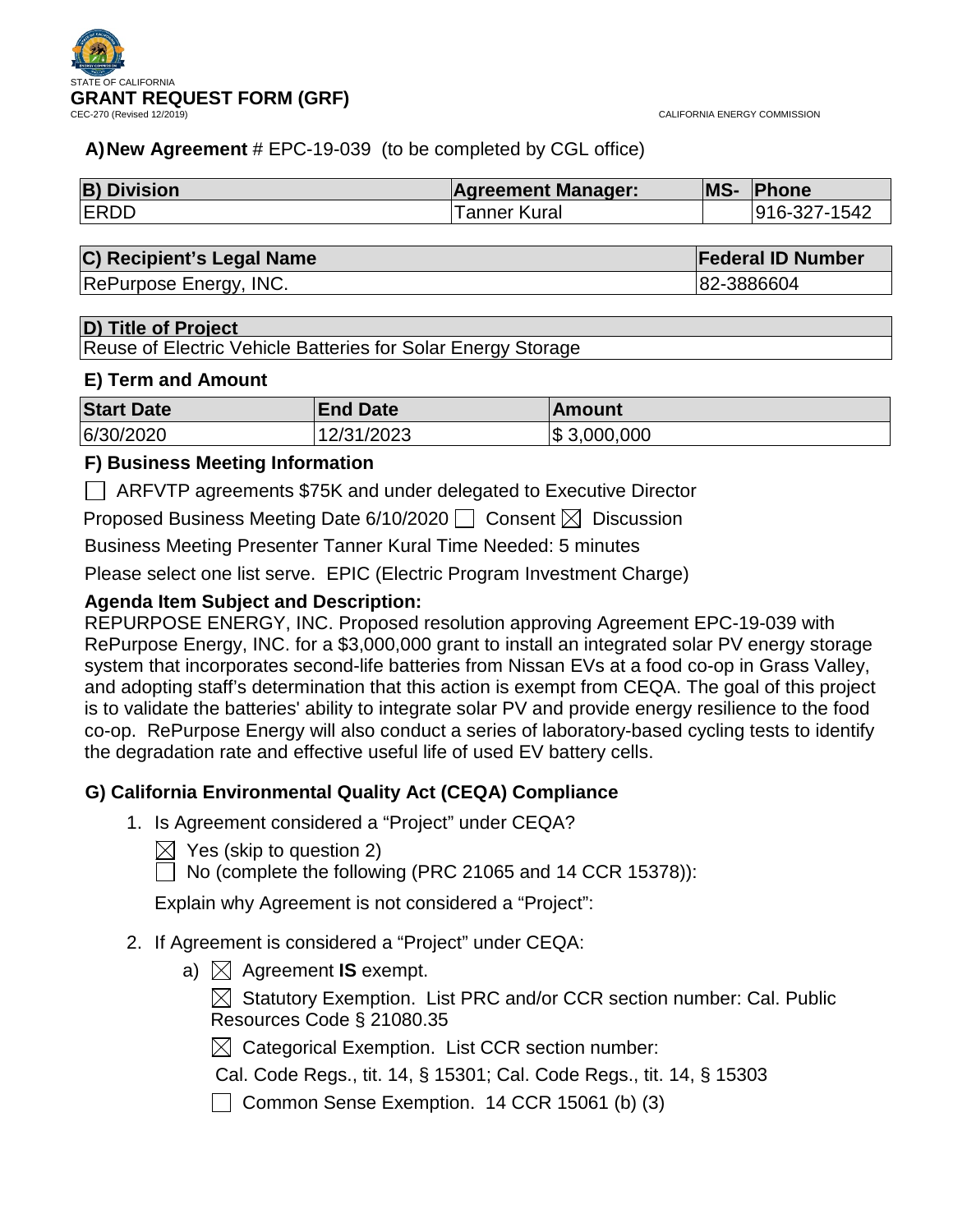CALIFORNIA ENERGY COMMISSION



Explain reason why Agreement is exempt under the above section: The project involves testing, design, and installation of an integrated solar photovoltaic energy storage system that incorporates second-life batteries from electric vehicles. The testing and manufacturing will take place at an existing laboratory operated by RePurpose Energy in Fairfield, California. The installation will be at the BriarPatch Cooperative in Grass Valley, California.

 The solar photovoltaic panels on the rooftop of the BriarPatch Cooperative and on two carports over part of the parking lot, and the rest of the system, are exempt under California Public Resources Code section 21080.35. This statute exempts from CEQA "the installation of a solar energy system on the roof of an existing building or at an existing parking lot" fitting certain characteristics, which this project fits. (For this project, no trees will be removed. Associated equipment will not occupy more than 500 square feet of ground surface, and the site of the associated equipment does not contain plants protected by the Native Plant Protection Act.)

 In addition, CEQA exemptions under California Code of Regulations, title 14, sections 15301 and 15303 apply. Section 15301, "Existing Buildings," covers the operation, maintenance, or minor alteration of existing public or private structures, facilities, mechanical equipment, involving negligible or no expansion of existing or former use. Section 15303, "New Construction or Conversion of Small Structures," covers construction and location of limited numbers of new, small facilities or structures; and installation of small new equipment and facilities in small structures. The additions of solar PV panels, storage batteries, and ancillary equipment under the grant project fall within these parameters.

b) Agreement **IS NOT** exempt. (consult with the legal office to determine next steps)

Check all that apply

 $\Box$  Initial Study

**Negative Declaration** 

- $\Box$  Mitigated Negative Declaration
- Environmental Impact Report
- Statement of Overriding Considerations

## **H) List all subcontractors (major and minor) and equipment vendors:** (attach additional sheets as necessary)

| <b>Legal Company Name:</b>                                                | <b>Budget</b>                      |
|---------------------------------------------------------------------------|------------------------------------|
| Electric Power Research Institute, Inc.                                   | \$99,600                           |
| Gridscape Solutions, Inc.                                                 | \$825,000                          |
| Build Momentum dba Momentum                                               | \$325,000                          |
| Trustees of the California State University, on behalf of CSU San<br>Jose | \$99,999                           |
| BriarPatch Cooperative of Nevada County, Inc.                             | \$300,000                          |
| California Solar Electric Cooperative Corp.                               | (part of BriarPatch's<br>\$300,000 |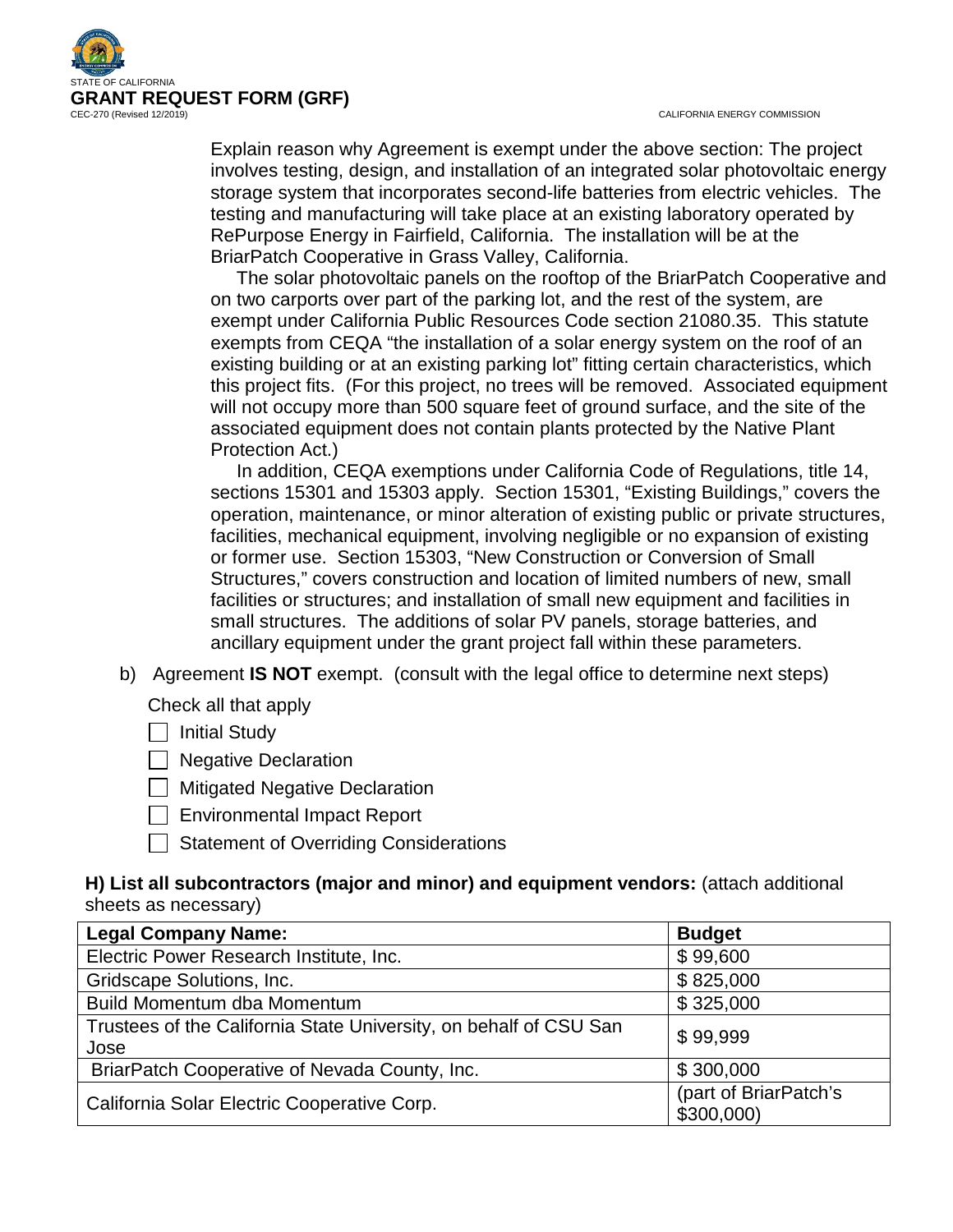

CALIFORNIA ENERGY COMMISSION

## **I) List all key partners: (attach additional sheets as necessary)**

## **Legal Company Name:**

## **J) Budget Information**

| <b>Funding Source</b>              | <b>Funding Year of</b><br>Appropriation | <b>Budget List</b><br><b>Number</b> | Amount             |
|------------------------------------|-----------------------------------------|-------------------------------------|--------------------|
| <b>EPIC</b>                        | $18-19$                                 | 301.001F                            | $\$\,3,000,000$    |
| R&D Program Area: EGRO: Renewables |                                         |                                     | TOTAL: \$3,000,000 |

Explanation for "Other" selection

Reimbursement Contract #: Federal Agreement #:

# **K) Recipient's Contact Information**

## **1. Recipient's Administrator/Officer**

Name: Ethan Hanohano Address: 801 K St Ste 2700, Suite 2700 City, State, Zip: Sacramento, CA 95814-3534 Phone: 916-201-1705 E-Mail: ethan@buildmomentum.io

# **2. Recipient's Project Manager**

Name: Ben Lyon Address: 31 Viejo Vis City, State, Zip: Alamo, CA 94507-2640 Phone: 530-902-7025 E-Mail: blyon@repurpose.energy

# **L) Selection Process Used**

- $\boxtimes$  Competitive Solicitation Solicitation #: GFO-19-310
- $\Box$  First Come First Served Solicitation Solicitation #:

# **M) The following items should be attached to this GRF**

- 1. Exhibit A, Scope of Work  $\boxtimes$  Attached
- 2. Exhibit B, Budget Detail  $\boxtimes$  Attached
- 3. CEC 105, Questionnaire for Identifying Conflicts  $\boxtimes$  Attached
- 4. Recipient Resolution  $\boxtimes$  N/A  $\Box$  Attached
- 5. CEQA Documentation  $\Box$  N/A  $\boxtimes$  Attached
- 
- 
- 
- -

**\_\_\_\_\_\_\_\_\_\_\_\_\_\_\_\_\_\_\_\_\_\_\_\_\_\_\_ \_\_\_\_\_\_\_\_\_\_\_\_\_\_ Agreement Manager Date**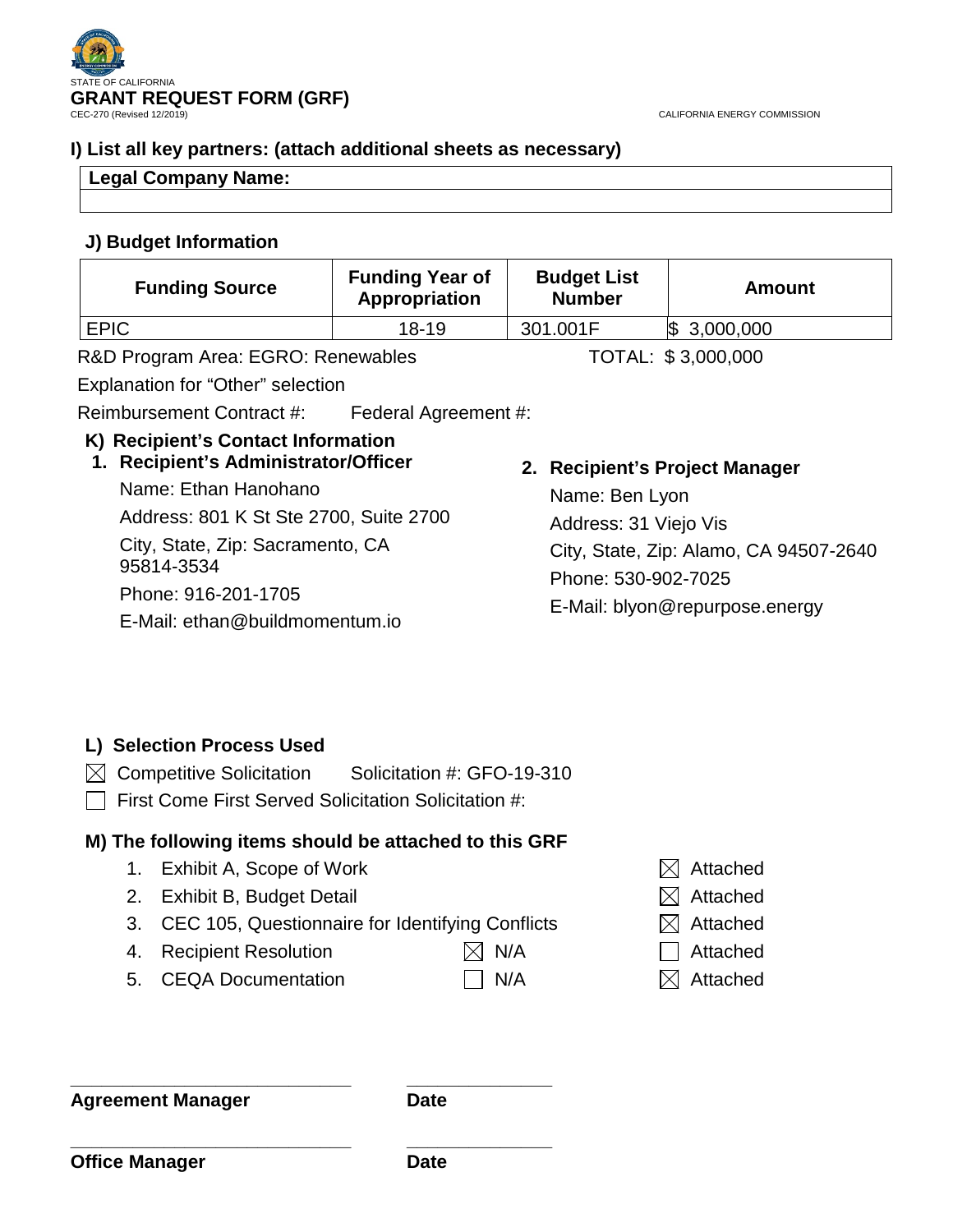

**Deputy Director Date**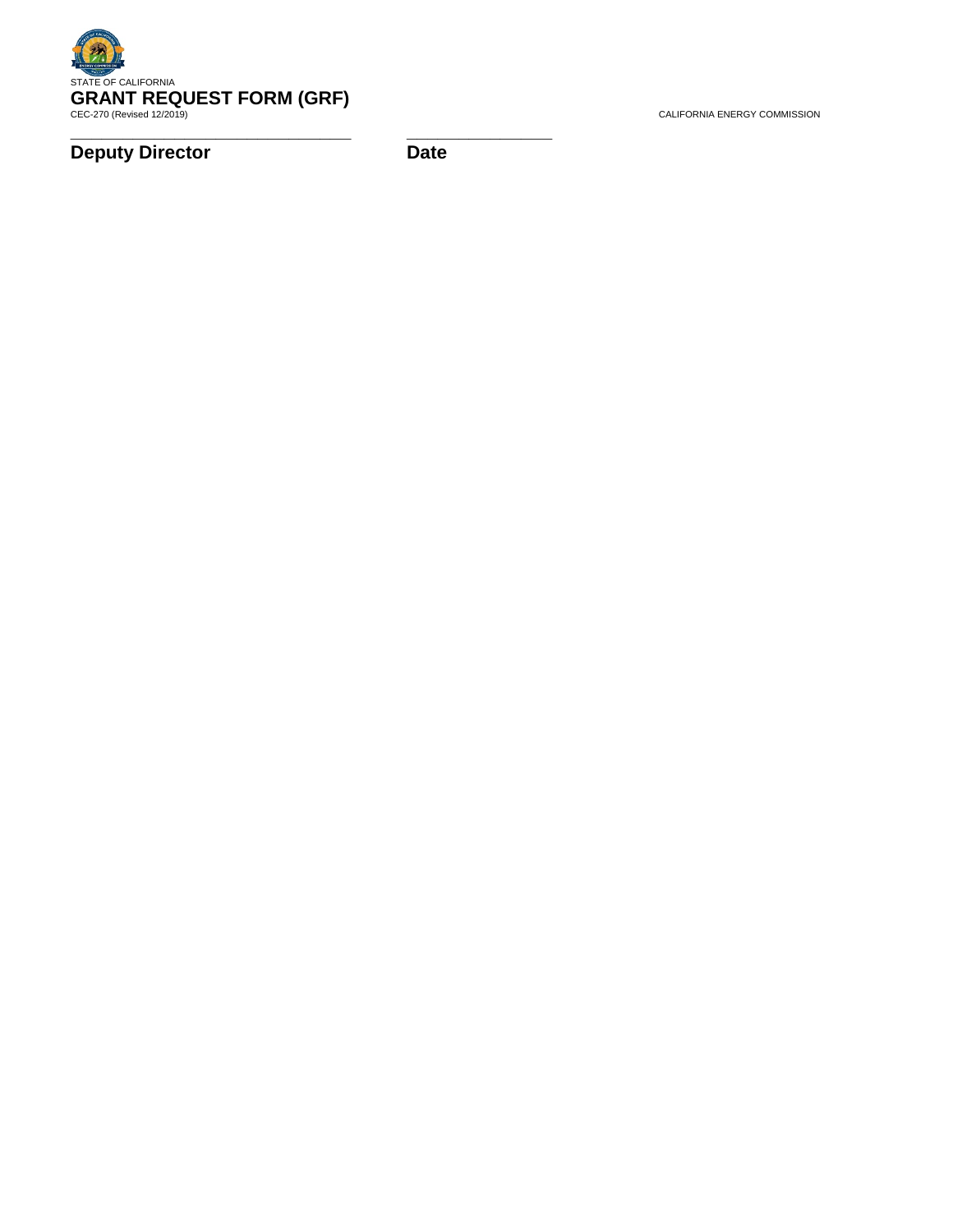### **TASK ACRONYM/TERM LISTS**

### **A. Task List**

| Task# | $\mathsf{CPR}^1$ | <b>Task Name</b>                                   |
|-------|------------------|----------------------------------------------------|
|       |                  | <b>General Project Tasks</b>                       |
|       |                  | <b>Laboratory Battery Testing</b>                  |
| 3     |                  | Pilot Test of Battery & Behind the Meter PV System |
|       |                  | Measurement & Verification                         |
| 5     |                  | <b>Evaluation of Project Benefits</b>              |
| 6     |                  | Technology/Knowledge Transfer Activities           |
|       |                  | <b>Production Readiness Plan</b>                   |

### **B. Acronym/Term List**

| <b>Acronym/Term</b> | <b>Meaning</b>                                |
|---------------------|-----------------------------------------------|
| <b>BMS</b>          | <b>Battery Management System</b>              |
| <b>CAM</b>          | <b>Commission Agreement Manager</b>           |
| CAO                 | <b>Commission Agreement Officer</b>           |
| <b>CPR</b>          | <b>Critical Project Review</b>                |
| <b>CPUC</b>         | <b>California Public Utilities Commission</b> |
| <b>DER</b>          | <b>Distributed Energy Resource</b>            |
| <b>EMS</b>          | <b>Energy Management System</b>               |
| EV                  | <b>Electric Vehicles</b>                      |
| <b>IEPR</b>         | <b>Integrated Energy Policy Report</b>        |
| kW                  | Kilowatt                                      |
| kWh                 | Kilowatt-hour                                 |
| <b>PSPS</b>         | <b>Public Safety Power Shutoffs</b>           |
| <b>PV</b>           | Photovoltaic                                  |
| <b>RUL</b>          | <b>Remaining Useful Life</b>                  |
| SoH                 | State of Health                               |
| <b>TAC</b>          | <b>Technical Advisory Committee</b>           |
| VoLL                | Value of Lost Load                            |

## **I. PURPOSE OF AGREEMENT, PROBLEM/SOLUTION STATEMENT, AND GOALS AND OBJECTIVES**

## **A. Purpose of Agreement**

The purpose of this Agreement is to fund applied research and development projects that will develop a validated and replicable approach to repurposing retired Electric Vehicle (EV) batteries for stationary energy storage applications (second life EV battery).

 $\overline{a}$ 

<span id="page-4-0"></span><sup>1</sup> Please see subtask 1.3 in Part III of the Scope of Work (General Project Tasks) for a description of Critical Project Review (CPR) Meetings.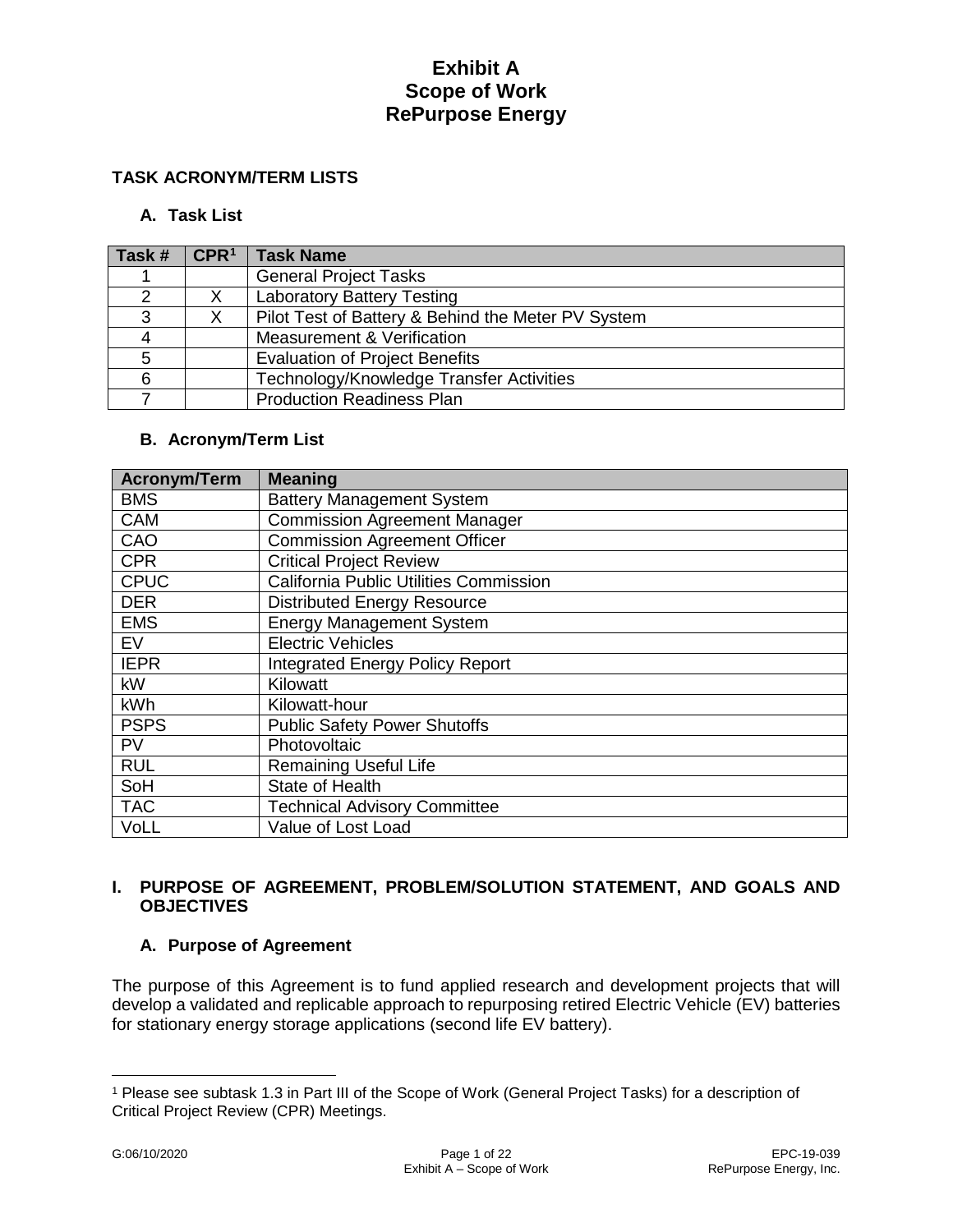### **B. Problem/ Solution Statement**

#### **Problem**

Repurposing used EV batteries as energy storage for PV systems represents an opportunity to divert waste batteries from disposal and significantly reduce the pending impact on recycling facilities throughout California. Unfortunately, a lack of data on second life battery degradation, performance, and cost have delayed the commercialization of this application. Without validated data, financiers and insurers are unable to effectively calculate risk in order to fund and insure these projects. As a result, used EV batteries are ending up in the waste stream while more lithium-ion batteries are produced to create new energy storage systems.

### **Solution**

The team will conduct a series of laboratory-based cycling tests to identify the degradation rate and effective useful life of individual used EV battery cells based on a variety of control strategies. The team will then create a scale model of a second life EV storage system connected to a grid emulator to validate the optimal control strategy for a solar PV + storage system. Finally, the team will take the learnings from the laboratory testing and deploy a full-scale demonstration installation to collect data on actual system performance. The demonstration site will showcase resiliency and cost benefits to the identified business and local economy. Costs for the second life EV battery will be compared to a similar new lithium-ion battery storage system.

### **C. Goals and Objectives of the Agreement**

The goals of this Agreement are to:

- Characterize the degradation rate of second-life batteries over their lifetime through labscale accelerated cycling tests.
- Perform pilot test of technology improvements and operational strategies that optimize the performance, cost, and lifetime of second-life batteries.
- Validate the ability of second-life batteries integrated with solar PV to provide resiliency benefits, electricity bill savings, and increased solar self-consumption for a small to medium-sized commercial building.
- Provide a cost comparison of second life EV batteries to equivalent first use lithium-ion batteries for energy storage.

## Ratepayer Benefits:<sup>[2](#page-5-0)</sup>

The goal of this Agreement is to deliver greater electricity reliability to the host site and its local community by providing backup power in the event of an unplanned outage or public safety power shutoff (PSPS). In 2019, many PG&E customers where the demonstration site is located experienced multiple PSPS events. For its demonstration at a co-op grocery store, the team will deploy on-site renewable generation, second-life batteries, and utilize energy conservation as necessary to maintain the reliability of power during PSPS events. Accordingly, this Agreement

 $\overline{a}$ 

<span id="page-5-0"></span><sup>2</sup> California Public Resources Code, Section 25711.5(a) requires projects funded by the Electric Program Investment Charge (EPIC) to result in ratepayer benefits. The California Public Utilities Commission, which established the EPIC in 2011, defines ratepayer benefits as greater reliability, lower costs, and increased safety (See CPUC "Phase 2" Decision 12-05-037 at page 19, May 24, 2012, http://docs.cpuc.ca.gov/PublishedDocs/WORD\_PDF/FINAL\_DECISION/167664.PDF).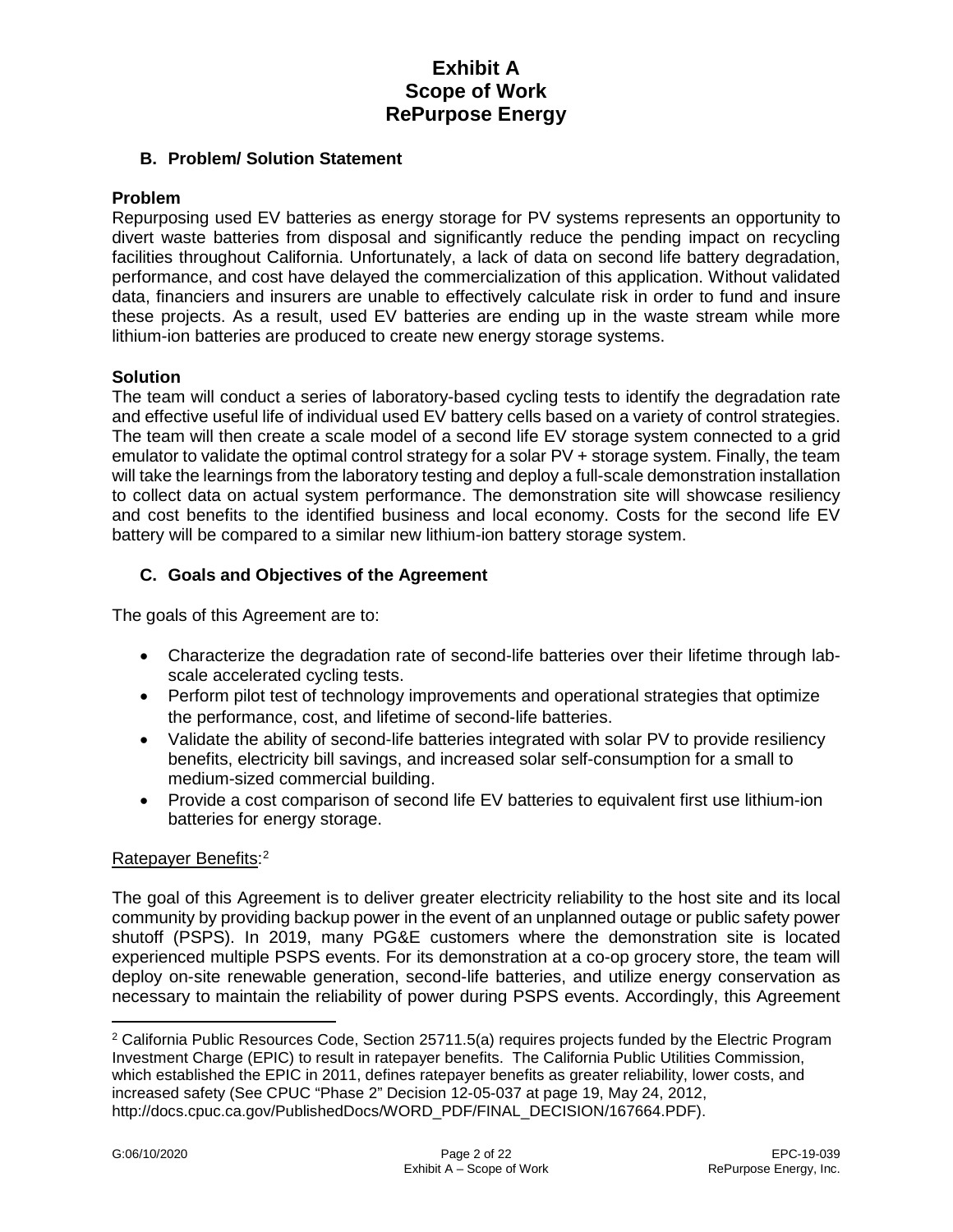is consistent with the CPUC's Loading Order and has the potential to improve electricity reliability for the host site by hundreds of hours each year.

The site will achieve greenhouse gas reductions via installation of rooftop solar PV and secondlife EV batteries. The solar PV and battery system will be designed to reduce energy costs via onsite generation and TOU arbitrage, demand charges via peak load reduction and shifting, and greenhouse gas emissions via reduction in on-peak energy demand. The batteries are expected to further reduce net energy costs via provision of demand response services. The team will subcontract with a local solar installer to deploy the onsite renewable generation and energy storage, thus spurring economic development in a low-income community.

## Technological Advancement and Breakthroughs: [3](#page-6-0)

Increased generation of electricity from renewable sources and reduced combustion of petroleum in vehicles are key to achievement of the state's statutory energy goals. However, accelerating solar adoption is creating a need for affordable energy storage, and the cost of energy storage remains a barrier. The project team will improve and validate the cost, performance, and lifetime of second-life batteries when paired with solar PV at a commercial building. The team will evaluate the cost advantage of second-life batteries over new battery alternatives. Accordingly, this Agreement will remove barriers to achievement of SB 100 and SB 32.

Meanwhile, Executive Order B-48-18 calls for at least 5 million zero-emission vehicles on California roads by 2030. The continued adoption of electric vehicles will generate waves of lithium-ion battery waste, which are difficult and expensive to recycle. This Agreement will facilitate diversion of battery waste and deferment of recycling costs by giving EV batteries a second life. One of the main barriers to second-life energy storage systems is the need for extensive cell testing and characterization. This traditionally requires great testing time and expense, which result in erosion of the cost advantage of the used batteries. This Agreement will result in a methodology to quickly and accurately estimate the remaining useful cycle life of a retired EV battery cell in a stationary energy storage system. Furthermore, this Agreement will enable demonstration of a second-life energy storage system consisting of full EV battery packs without disassembly. These approaches have the potential to lower barriers to adoption of energy storage by reducing the time and expense of repurposing EV batteries.

#### **Agreement Objectives**

The objectives of this Agreement are to:

- Collect primary data on the degradation rate of second-life EV battery cells under various cycling conditions.
- Deploy a demonstration site to validate the resiliency benefits of second-life batteries to a commercial building and its surrounding community.
- Collect lifecycle cost data on installation of second life EV storage system combined with solar PV and compare to costs of identical new lithium-ion storage system.

<span id="page-6-0"></span> $\overline{a}$ <sup>3</sup> California Public Resources Code, Section 25711.5(a) also requires EPIC-funded projects to lead to technological advancement and breakthroughs to overcome barriers that prevent the achievement of the state's statutory and energy goals.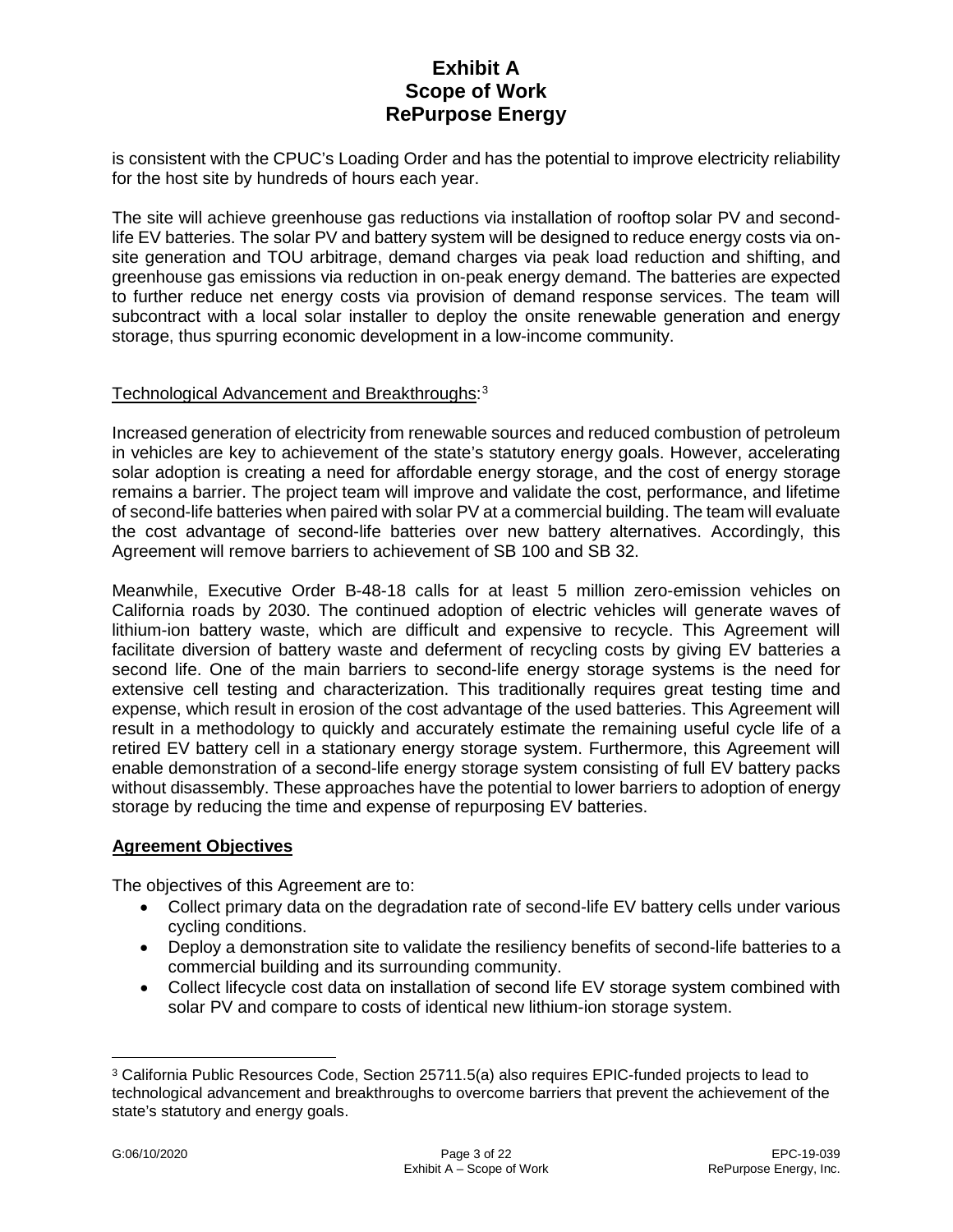### **II. TASK 1 GENERAL PROJECT TASKS**

## **PRODUCTS**

#### **Subtask 1.1 Products**

The goal of this subtask is to establish the requirements for submitting project products (e.g., reports, summaries, plans, and presentation materials). Unless otherwise specified by the Commission Agreement Manager (CAM), the Recipient must deliver products as required below by the dates listed in the **Project Schedule (Part V).** Products that require a draft version are indicated by marking **"(draft and final)"** after the product name in the "Products" section of the task/subtask. If "(draft and final)" does not appear after the product name, only a final version of the product is required. With respect to due dates within this Scope of Work, **"days"** means working days.

### **The Recipient shall:**

For products that require a draft version, including the Final Report Outline and Final Report

- Submit all draft products to the CAM for review and comment in accordance with the Project Schedule (Part V). The CAM will provide written comments to the Recipient on the draft product within 15 days of receipt, unless otherwise specified in the task/subtask for which the product is required.
- Consider incorporating all CAM comments into the final product. If the Recipient disagrees with any comment, provide a written response explaining why the comment was not incorporated into the final product.
- Submit the revised product and responses to comments within 10 days of notice by the CAM, unless the CAM specifies a longer time period, or approves a request for additional time.

For products that require a final version only

• Submit the product to the CAM for acceptance. The CAM may request minor revisions or explanations prior to acceptance.

For all products

• Submit all data and documents required as products in accordance with the following Instructions for Submitting Electronic Files and Developing Software:

#### o **Electronic File Format**

 Submit all data and documents required as products under this Agreement in an electronic file format that is fully editable and compatible with the Energy Commission's software and Microsoft (MS)-operating computing platforms, or with any other format approved by the CAM. Deliver an electronic copy of the full text of any Agreement data and documents in a format specified by the CAM, such as memory stick or CD-ROM.

The following describes the accepted formats for electronic data and documents provided to the Energy Commission as products under this Agreement, and establishes the software versions that will be required to review and approve all software products:

 Data sets will be in MS Access or MS Excel file format (version 2007 or later), or any other format approved by the CAM.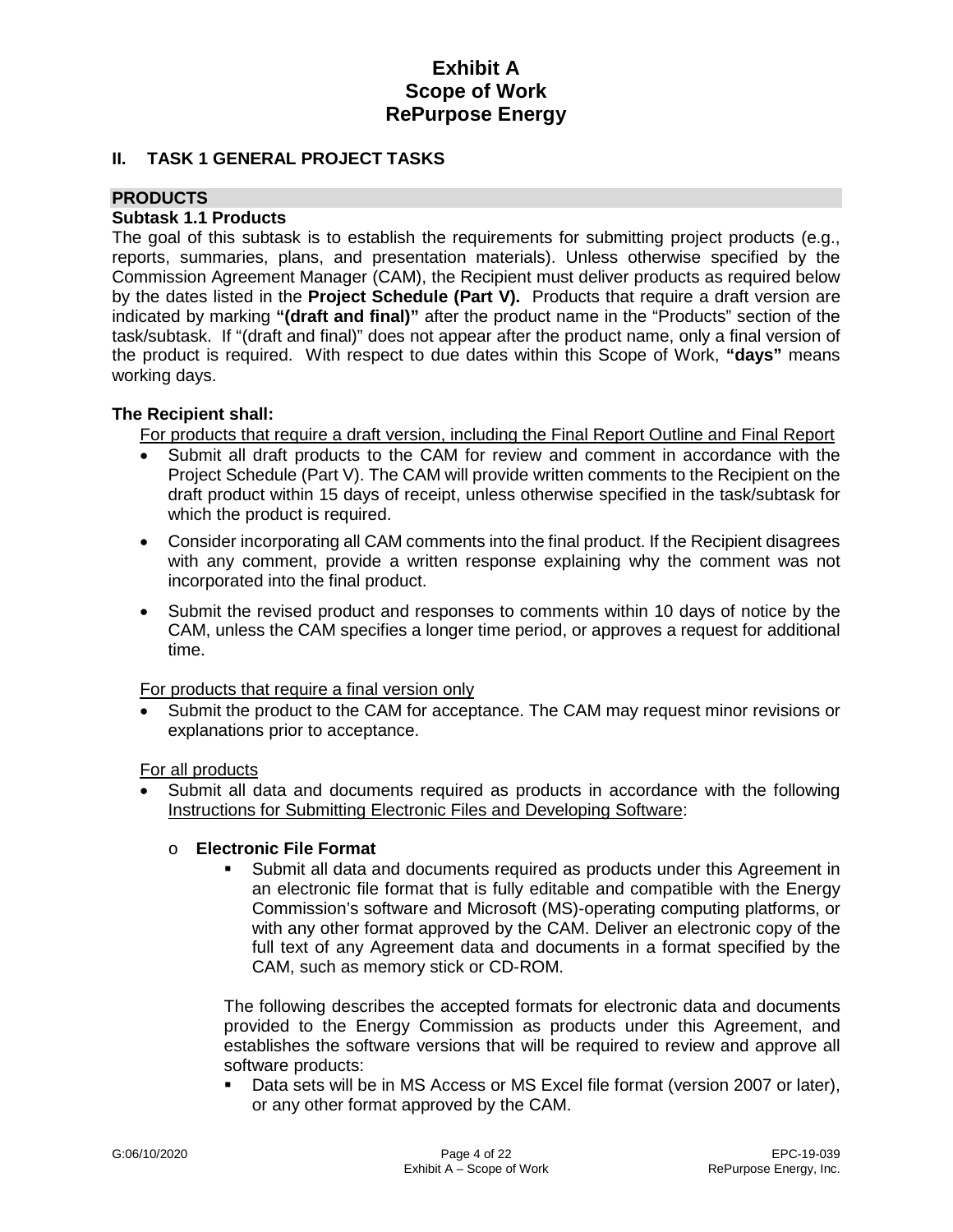- Text documents will be in MS Word file format, version 2007 or later.
- Documents intended for public distribution will be in PDF file format.
- The Recipient must also provide the native Microsoft file format.
- Project management documents will be in Microsoft Project file format, version 2007 or later.

#### o **Software Application Development**

Use the following standard Application Architecture components in compatible versions for any software application development required by this Agreement (e.g., databases, models, modeling tools), unless the CAM approves other software applications such as open source programs:

- Microsoft ASP.NET framework (version 3.5 and up). Recommend 4.0.
- Microsoft Internet Information Services (IIS), (version 6 and up) Recommend 7.5.
- Visual Studio.NET (version 2008 and up). Recommend 2010.
- C# Programming Language with Presentation (UI), Business Object and Data Layers.
- SQL (Structured Query Language).
- Microsoft SQL Server 2008, Stored Procedures. Recommend 2008 R2.
- **Microsoft SQL Reporting Services. Recommend 2008 R2.**
- XML (external interfaces).

Any exceptions to the Electronic File Format requirements above must be approved in writing by the CAM. The CAM will consult with the Energy Commission's Information Technology Services Branch to determine whether the exceptions are allowable.

#### *MEETINGS*

#### **Subtask 1.2 Kick-off Meeting**

The goal of this subtask is to establish the lines of communication and procedures for implementing this Agreement.

#### **The Recipient shall:**

• Attend a "Kick-off" meeting with the CAM, the Commission Agreement Officer (CAO), and any other Energy Commission staff relevant to the Agreement. The Recipient will bring its Project Manager and any other individuals designated by the CAM to this meeting. The administrative and technical aspects of the Agreement will be discussed at the meeting. Prior to the meeting, the CAM will provide an agenda to all potential meeting participants. The meeting may take place in person or by electronic conferencing (e.g., WebEx), with approval of the CAM.

The administrative portion of the meeting will include discussion of the following:

- o Terms and conditions of the Agreement;
- o Administrative products (subtask 1.1);
- o CPR meetings (subtask 1.3);
- o Match fund documentation (subtask 1.7);
- o Permit documentation (subtask 1.8);
- o Subcontracts (subtask 1.9); and
- o Any other relevant topics.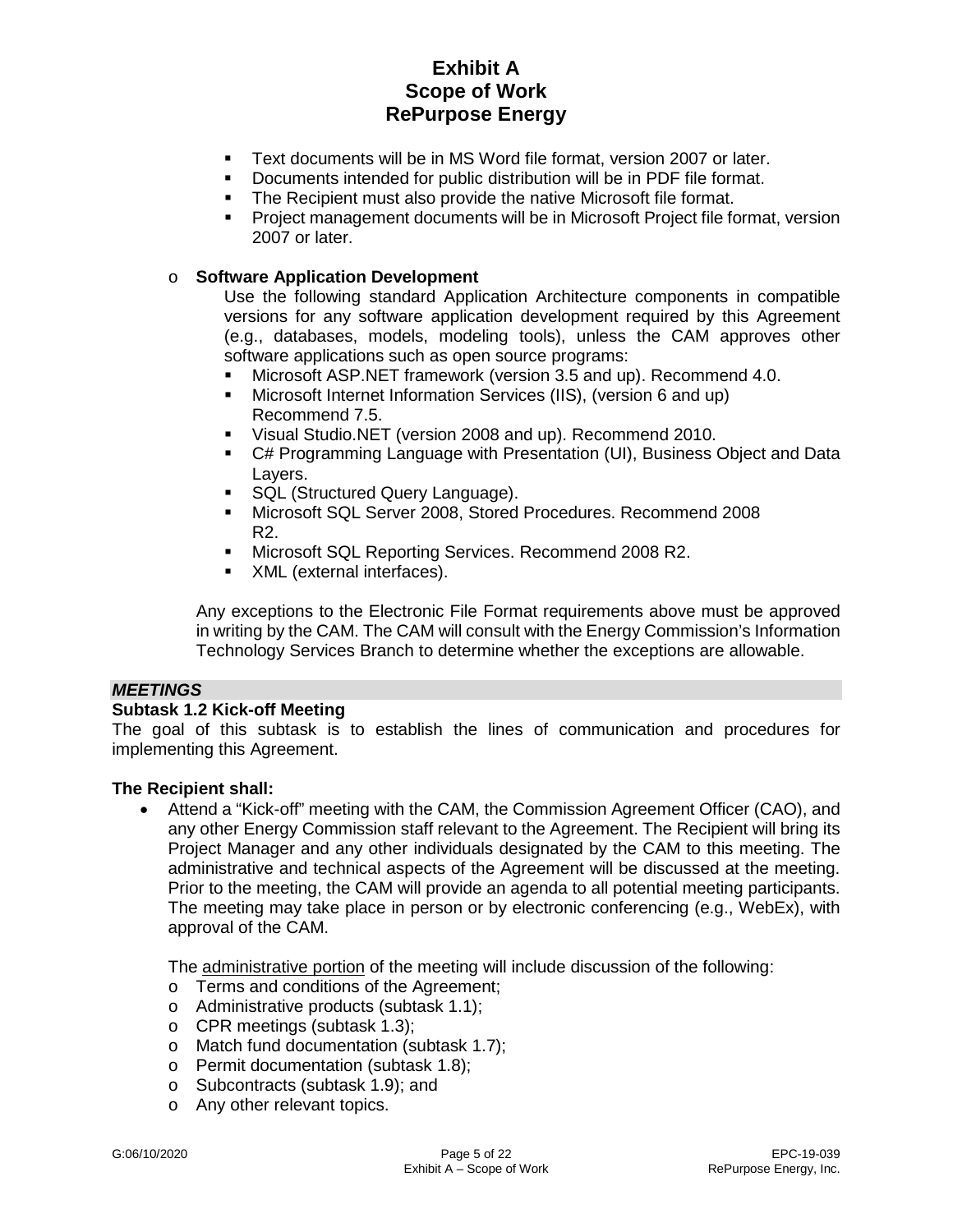The technical portion of the meeting will include discussion of the following:

o The CAM's expectations for accomplishing tasks described in the Scope of Work;

- o An updated Project Schedule;
- o Technical products (subtask 1.1);
- o Progress reports and invoices (subtask 1.5);
- o Final Report (subtask 1.6);
- o Technical Advisory Committee meetings (subtasks 1.10 and 1.11); and
- o Any other relevant topics.
- Provide an *Updated Project Schedule, List of Match Funds,* and *List of Permits*, as needed to reflect any changes in the documents.

#### **The CAM shall:**

- Designate the date and location of the meeting.
- Send the Recipient a *Kick-off Meeting Agenda*.

#### **Recipient Products:**

- Updated Project Schedule *(if applicable)*
- Updated List of Match Funds *(if applicable)*
- Updated List of Permits *(if applicable)*

### **CAM Product:**

• Kick-off Meeting Agenda

## **Subtask 1.3 Critical Project Review (CPR) Meetings**

The goal of this subtask is to determine if the project should continue to receive Energy Commission funding, and if so whether any modifications must be made to the tasks, products, schedule, or budget. CPR meetings provide the opportunity for frank discussions between the Energy Commission and the Recipient. As determined by the CAM, discussions may include project status, challenges, successes, advisory group findings and recommendations, final report preparation, and progress on technical transfer and production readiness activities (if applicable). Participants will include the CAM and the Recipient, and may include the CAO and any other individuals selected by the CAM to provide support to the Energy Commission.

CPR meetings generally take place at key, predetermined points in the Agreement, as determined by the CAM and as shown in the Task List on page 1 of this Exhibit. However, the CAM may schedule additional CPR meetings as necessary. The budget will be reallocated to cover the additional costs borne by the Recipient, but the overall Agreement amount will not increase. CPR meetings generally take place at the Energy Commission, but they may take place at another location, or may be conducted via electronic conferencing (e.g., WebEx) as determined by the CAM.

## **The Recipient shall:**

• Prepare a *CPR Report* for each CPR meeting that: (1) discusses the progress of the Agreement toward achieving its goals and objectives; and (2) includes recommendations and conclusions regarding continued work on the project.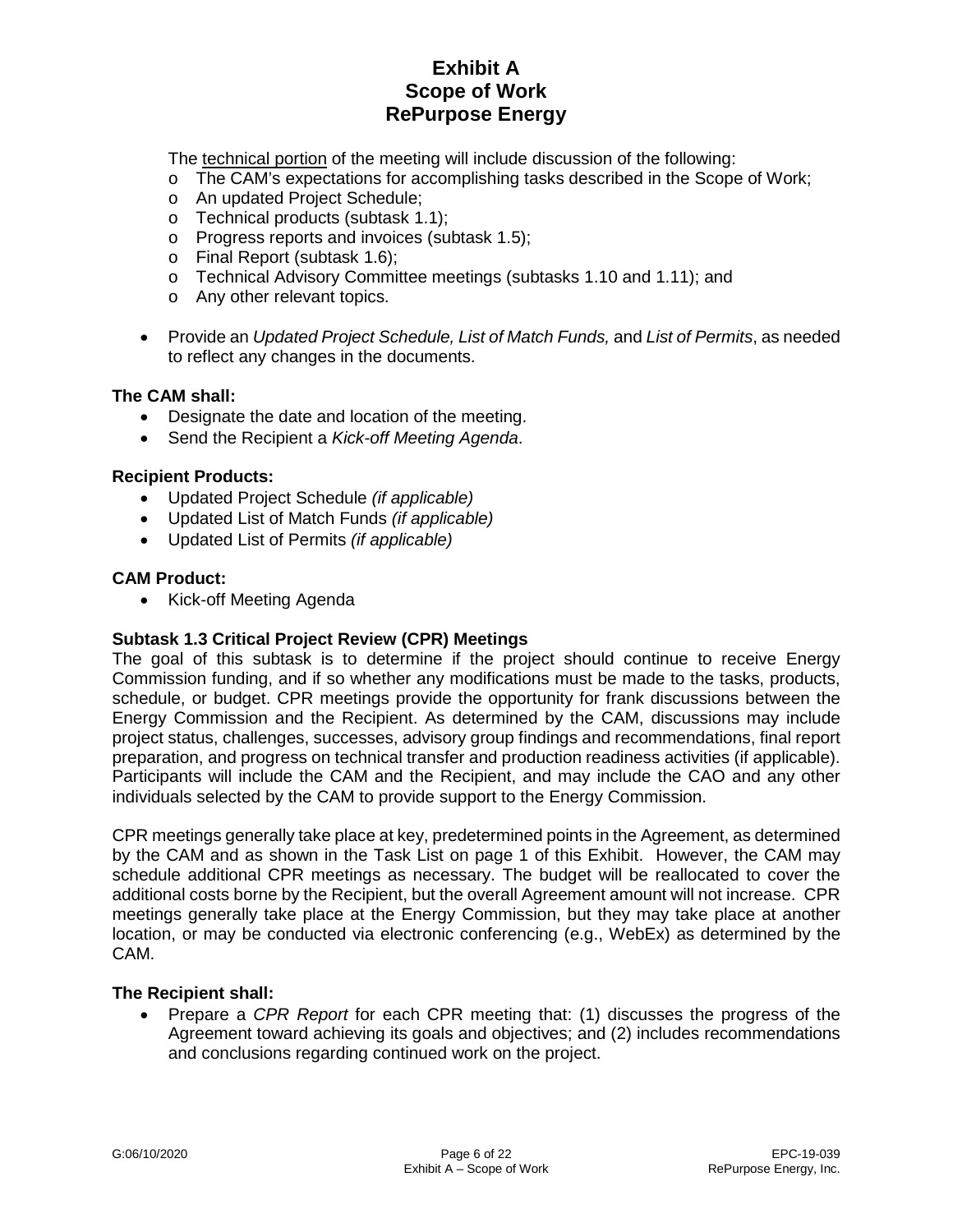- Submit the CPR Report along with any other *Task Products* that correspond to the technical task for which the CPR meeting is required (i.e., if a CPR meeting is required for Task 2, submit the Task 2 products along with the CPR Report).
- Attend the CPR meeting.
- Present the CPR Report and any other required information at each CPR meeting.

### **The CAM shall:**

- Determine the location, date, and time of each CPR meeting with the Recipient's input.
- Send the Recipient a *CPR Agenda* and a *List of Expected CPR Participants* in advance of the CPR meeting. If applicable, the agenda will include a discussion of match funding and permits.
- Conduct and make a record of each CPR meeting. Provide the Recipient with a *Schedule for Providing a Progress Determination* on continuation of the project.
- Determine whether to continue the project, and if so whether modifications are needed to the tasks, schedule, products, or budget for the remainder of the Agreement. If the CAM concludes that satisfactory progress is not being made, this conclusion will be referred to the Deputy Director of the Energy Research and Development Division.
- Provide the Recipient with a *Progress Determination* on continuation of the project, in accordance with the schedule. The Progress Determination may include a requirement that the Recipient revise one or more products.

### **Recipient Products:**

- CPR Report(s)
- Task Products (draft and/or final as specified in the task)

#### **CAM Products:**

- CPR Agenda
- List of Expected CPR Participants
- Schedule for Providing a Progress Determination
- Progress Determination

#### **Subtask 1.4 Final Meeting**

The goal of this subtask is to complete the closeout of this Agreement.

#### **The Recipient shall:**

• Meet with Energy Commission staff to present project findings, conclusions, and recommendations. The final meeting must be completed during the closeout of this Agreement. This meeting will be attended by the Recipient and CAM, at a minimum. The meeting may occur in person or by electronic conferencing (e.g., WebEx), with approval of the CAM.

The technical and administrative aspects of Agreement closeout will be discussed at the meeting, which may be divided into two separate meetings at the CAM's discretion.

- $\circ$  The technical portion of the meeting will involve the presentation of findings, conclusions, and recommended next steps (if any) for the Agreement. The CAM will determine the appropriate meeting participants.
- $\circ$  The administrative portion of the meeting will involve a discussion with the CAM and the CAO of the following Agreement closeout items: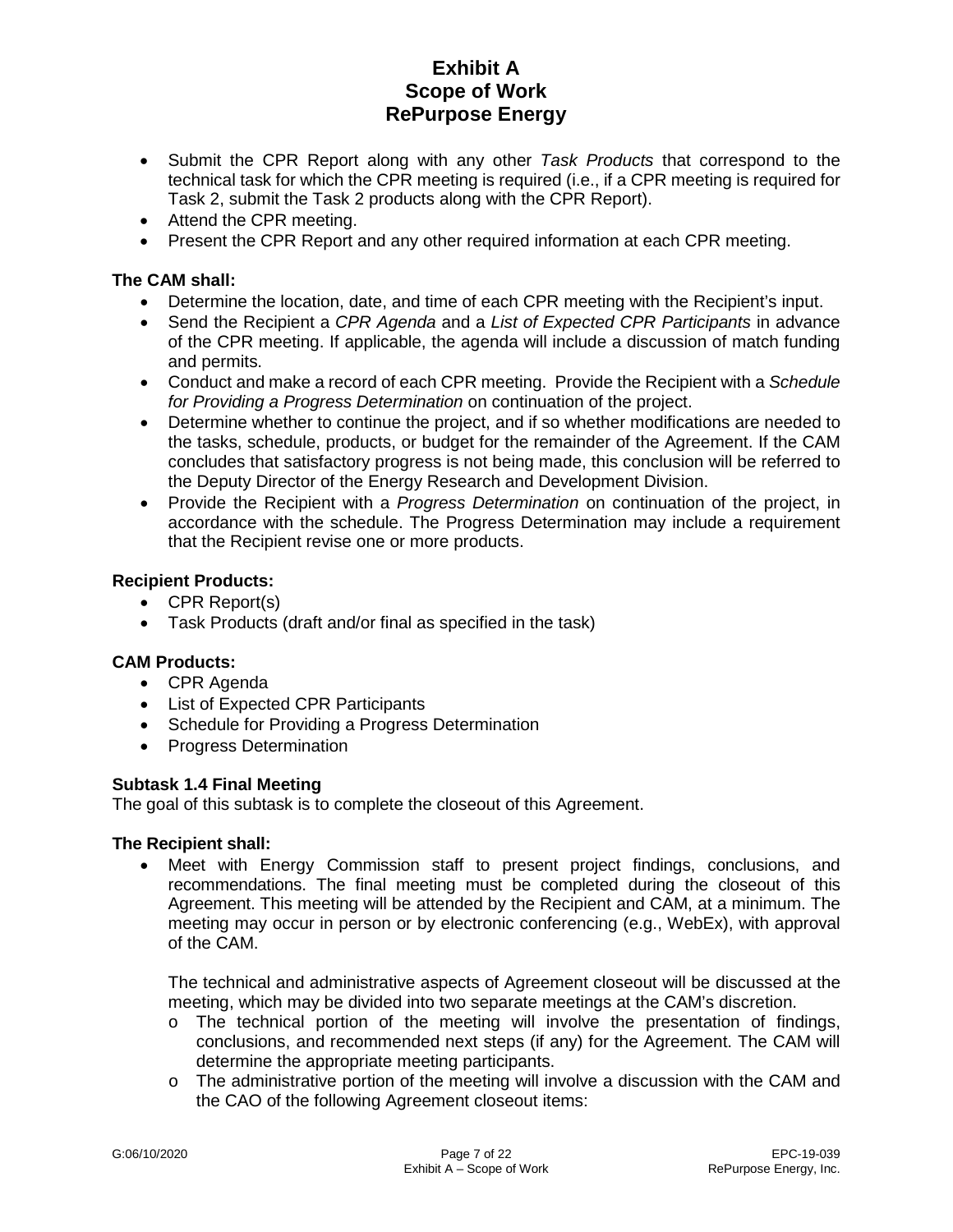- Disposition of any state-owned equipment.
- Need to file a Uniform Commercial Code Financing Statement (Form UCC-1) regarding the Energy Commission's interest in patented technology.
- The Energy Commission's request for specific "generated" data (not already provided in Agreement products).
- Need to document the Recipient's disclosure of "subject inventions" developed under the Agreement.
- "Surviving" Agreement provisions such as repayment provisions and confidential products.
- Final invoicing and release of retention.
- Prepare a *Final Meeting Agreement Summary* that documents any agreement made between the Recipient and Commission staff during the meeting.
- Prepare a *Schedule for Completing Agreement Closeout Activities*.
- Provide *All Draft and Final Written Products* on a CD-ROM or USB memory stick, organized by the tasks in the Agreement.

#### **Products:**

- Final Meeting Agreement Summary *(if applicable)*
- Schedule for Completing Agreement Closeout Activities
- All Draft and Final Written Products

#### *REPORTS AND INVOICES*

#### **Subtask 1.5 Progress Reports and Invoices**

The goals of this subtask are to: (1) periodically verify that satisfactory and continued progress is made towards achieving the project objectives of this Agreement; and (2) ensure that invoices contain all required information and are submitted in the appropriate format.

#### **The Recipient shall:**

- Submit a monthly *Progress Report* to the CAM. Each progress report must:
	- o Summarize progress made on all Agreement activities as specified in the scope of work for the preceding month, including accomplishments, problems, milestones, products, schedule, fiscal status, and an assessment of the ability to complete the Agreement within the current budget and any anticipated cost overruns. See the Progress Report Format Attachment for the recommended specifications.
- Submit a monthly or quarterly *Invoice* that follows the instructions in the "Payment of Funds" section of the terms and conditions, including a financial report on Match Fund and in-state expenditures.

#### **Products:**

- Progress Reports
- Invoices

#### **Subtask 1.6 Final Report**

The goal of this subtask is to prepare a comprehensive Final Report that describes the original purpose, approach, results, and conclusions of the work performed under this Agreement. The CAM will review the Final Report, which will be due at least **two months** before the Agreement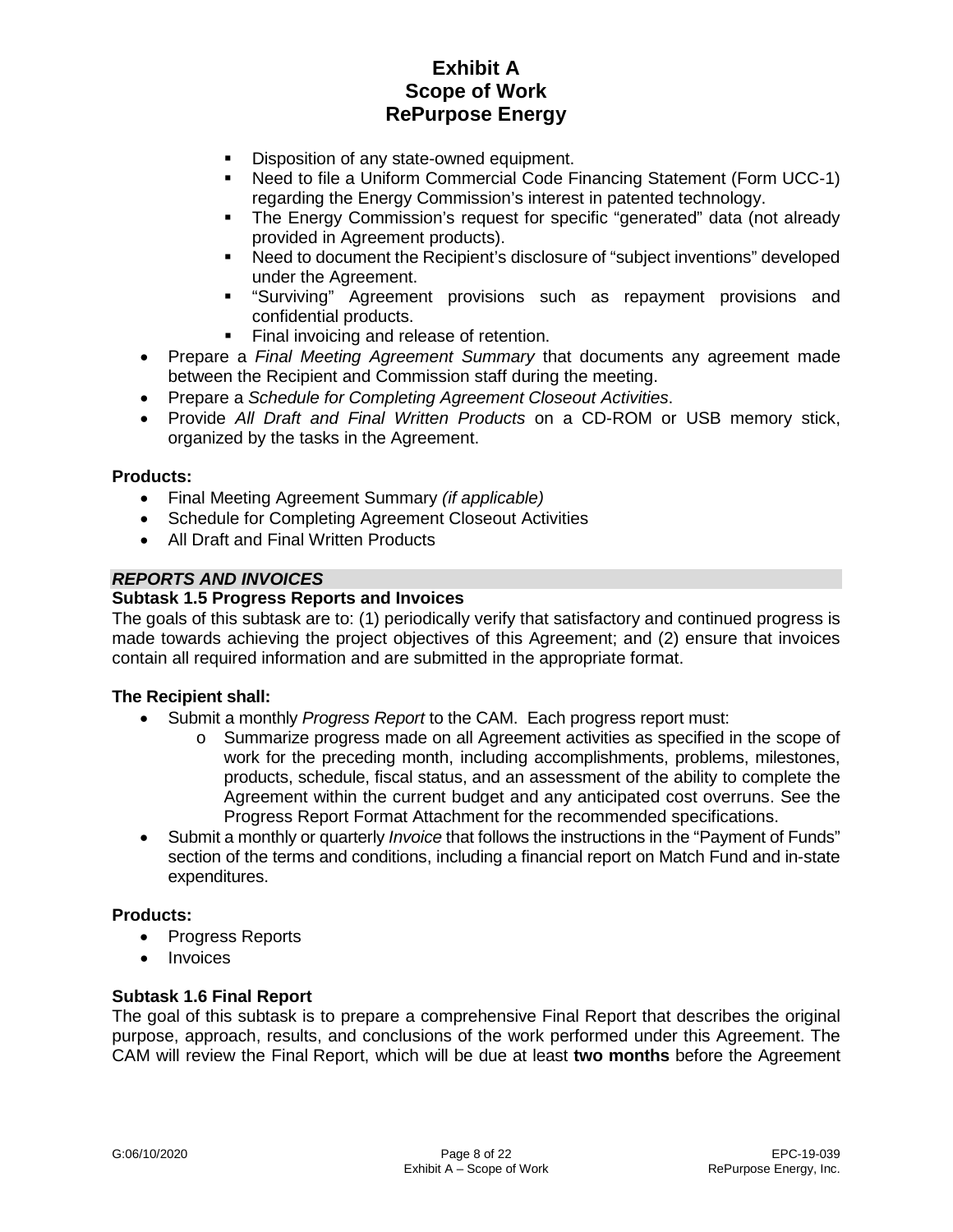end date. When creating the Final Report Outline and the Final Report, the Recipient must use the Style Manual provided by the CAM.

### **Subtask 1.6.1 Final Report Outline**

#### **The Recipient shall:**

• Prepare a *Final Report Outline* in accordance with the *Style Manual* provided by the CAM. *(See Task 1.1 for requirements for draft and final products.)*

#### **Recipient Products:**

• Final Report Outline (draft and final)

#### **CAM Product:**

- Style Manual
- Comments on Draft Final Report Outline
- Acceptance of Final Report Outline

### **Subtask 1.6.2 Final Report**

#### **The Recipient shall:**

- Prepare a *Final Report* for this Agreement in accordance with the approved Final Report Outline, Style Manual, and Final Report Template provided by the CAM with the following considerations:
	- o Ensure that the report includes the following items, in the following order:
		- **Cover page (required)**<br>**Credits page on the rev**
		- Credits page on the reverse side of cover with legal disclaimer (**required**)
		- **Acknowledgements page (optional)**
		- Preface (**required**)
		- Abstract, keywords, and citation page (**required**)
		- Table of Contents (**required**, followed by List of Figures and List of Tables, if needed)
		- **Executive summary (required)**<br>**Example 3 Finally Separate Secured** Paragonal Securiors
		- Body of the report (**required**)
		- References (if applicable)
		- Glossary/Acronyms (If more than 10 acronyms or abbreviations are used, it is required.)
		- Bibliography (if applicable)
			- Appendices (if applicable) (Create a separate volume if very large.)
		- Attachments (if applicable)
	- o Ensure that the document is written in the third person.
	- o Ensure that the Executive Summary is understandable to the lay public.<br>Enterty summarize the completed work. Succinctly describe the public.
		- Briefly summarize the completed work. Succinctly describe the project results and whether or not the project goals were accomplished.
		- I dentify which specific ratepayers can benefit from the project results and how they can achieve the benefits.
		- **If it's necessary to use a technical term in the Executive Summary,** provide a brief definition or explanation when the technical term is first used.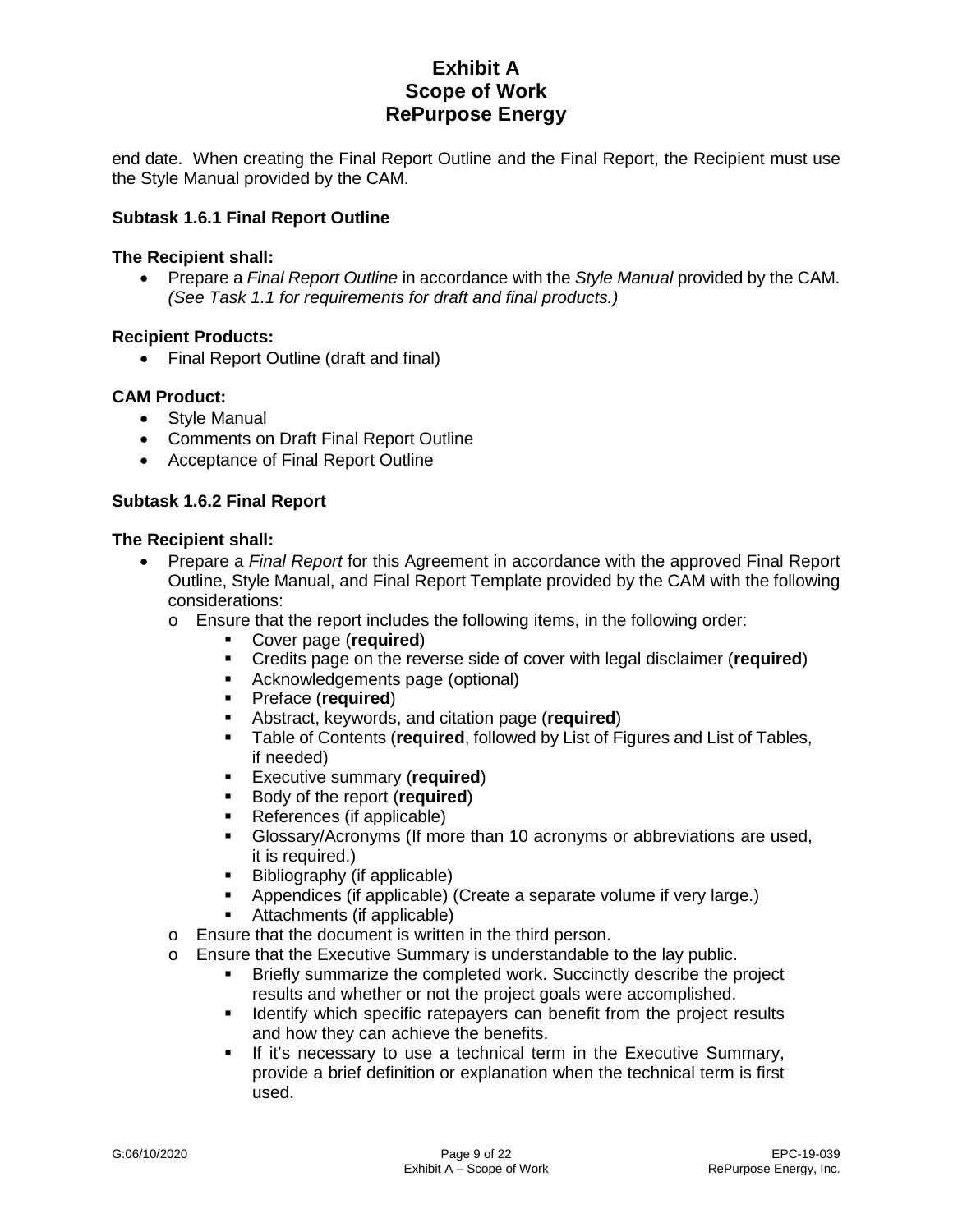- o Follow the Style Guide format requirements for headings, figures/tables, citations, and acronyms/abbreviations.
- o Ensure that the document omits subjective comments and opinions. However, recommendations in the conclusion of the report are allowed.
- o Include a brief description of the project results in the Abstract.
- Submit a draft of the report to the CAM for review and comment. The CAM will provide written comments to the Recipient on the draft product within 15 days of receipt
- Consider incorporating all CAM comments into the Final Report. If the Recipient disagrees with any comment, provide a written response explaining why the comment was not incorporated into the final product
- Submit the revised Final Report and responses to comments within 10 days of receiving the CAM's comments, unless the CAM specifies a longer time period or approves a request for additional time.
- Submit one bound copy of the *Final Report* to the CAM along with *Written Responses to Comments on the Draft Final Report*.

#### **Products**:

- Final Report (draft and final)
- Written Responses to Comments on the Draft Final Report

### **CAM Product:**

• Written Comments on the Draft Final Report

### *MATCH FUNDS, PERMITS, AND SUBCONTRACTS*

#### **Subtask 1.7 Match Funds**

The goal of this subtask is to ensure that the Recipient obtains any match funds planned for this Agreement and applies them to the Agreement during the Agreement term.

While the costs to obtain and document match funds are not reimbursable under this Agreement, the Recipient may spend match funds for this task. The Recipient may only spend match funds during the Agreement term, either concurrently or prior to the use of Energy Commission funds. Match funds must be identified in writing, and the Recipient must obtain any associated commitments before incurring any costs for which the Recipient will request reimbursement.

#### **The Recipient shall:**

• Prepare a *Match Funds Status Letter* that documents the match funds committed to this Agreement. If no match funds were part of the proposal that led to the Energy Commission awarding this Agreement and none have been identified at the time this Agreement starts, then state this in the letter.

If match funds were a part of the proposal that led to the Energy Commission awarding this Agreement, then provide in the letter:

- o A list of the match funds that identifies:
	- The amount of cash match funds, their source(s) (including a contact name, address, and telephone number), and the task(s) to which the match funds will be applied.
	- The amount of each in-kind contribution, a description of the contribution type (e.g., property, services), the documented market or book value, the source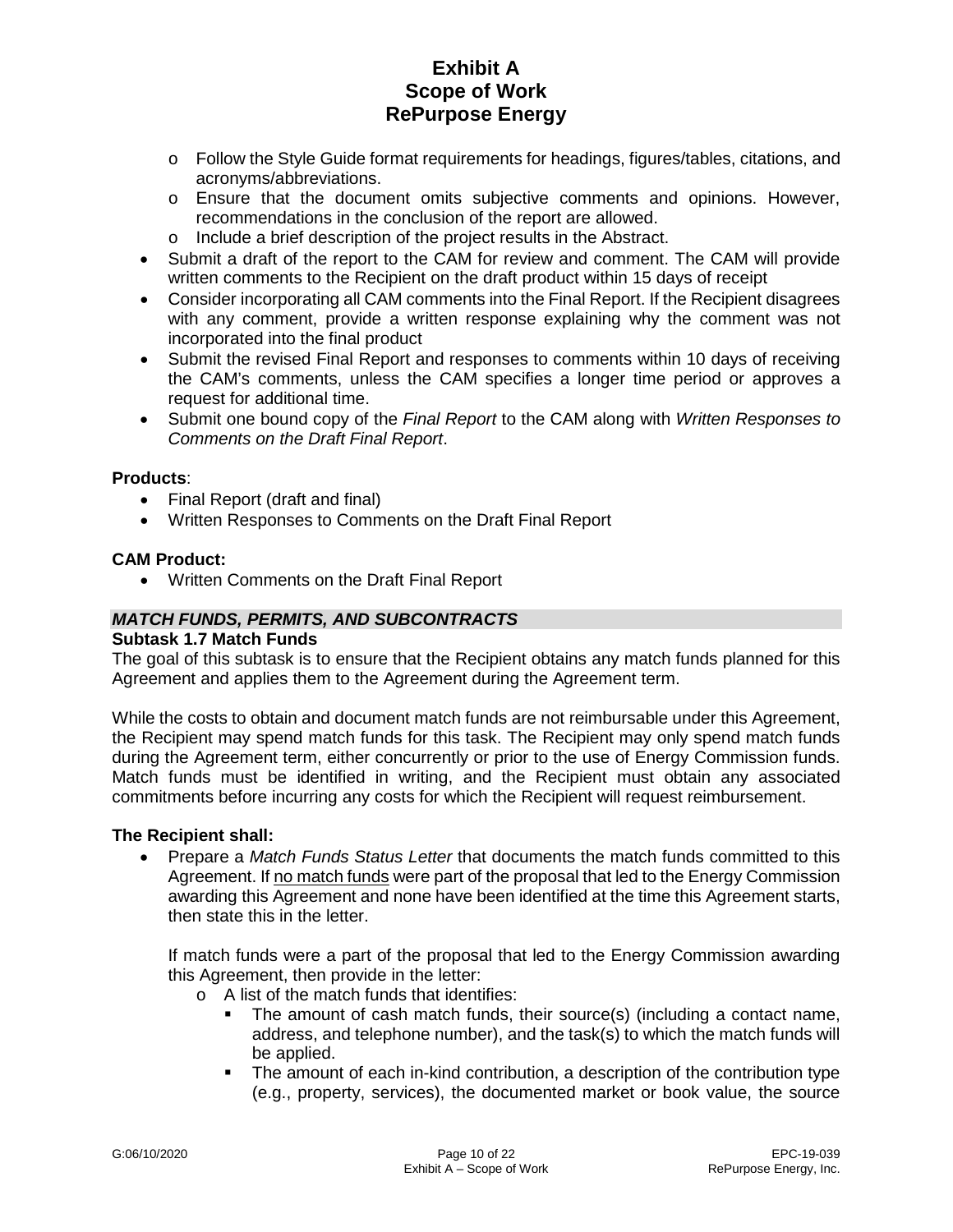(including a contact name, address, and telephone number), and the task(s) to which the match funds will be applied. If the in-kind contribution is equipment or other tangible or real property, the Recipient must identify its owner and provide a contact name, address, telephone number, and the address where the property is located.

- If different from the solicitation application, provide a letter of commitment from an authorized representative of each source of match funding that the funds or contributions have been secured.
- At the Kick-off meeting, discuss match funds and the impact on the project if they are significantly reduced or not obtained as committed. If applicable, match funds will be included as a line item in the progress reports and will be a topic at CPR meetings.
- Provide a *Supplemental Match Funds Notification Letter* to the CAM of receipt of additional match funds.
- Provide a *Match Funds Reduction Notification Letter* to the CAM if existing match funds are reduced during the course of the Agreement. Reduction of match funds may trigger a CPR meeting.

## **Products:**

- Match Funds Status Letter
- Supplemental Match Funds Notification Letter *(if applicable)*
- Match Funds Reduction Notification Letter *(if applicable)*

## **Subtask 1.8 Permits**

The goal of this subtask is to obtain all permits required for work completed under this Agreement in advance of the date they are needed to keep the Agreement schedule on track. Permit costs and the expenses associated with obtaining permits are not reimbursable under this Agreement, with the exception of costs incurred by University of California recipients. Permits must be identified and obtained before the Recipient may incur any costs related to the use of the permit(s) for which the Recipient will request reimbursement.

## **The Recipient shall:**

- Prepare a *Permit Status Letter* that documents the permits required to conduct this Agreement. If no permits are required at the start of this Agreement, then state this in the letter. If permits will be required during the course of the Agreement, provide in the letter:
	- $\circ$  A list of the permits that identifies: (1) the type of permit; and (2) the name, address, and telephone number of the permitting jurisdictions or lead agencies.
	- o The schedule the Recipient will follow in applying for and obtaining the permits.

The list of permits and the schedule for obtaining them will be discussed at the Kick-off meeting (subtask 1.2), and a timetable for submitting the updated list, schedule, and copies of the permits will be developed. The impact on the project if the permits are not obtained in a timely fashion or are denied will also be discussed. If applicable, permits will be included as a line item in progress reports and will be a topic at CPR meetings.

- If during the course of the Agreement additional permits become necessary, then provide the CAM with an *Updated List of Permits* (including the appropriate information on each permit) and an *Updated Schedule for Acquiring Permits*.
- Send the CAM a *Copy of Each Approved Permit*.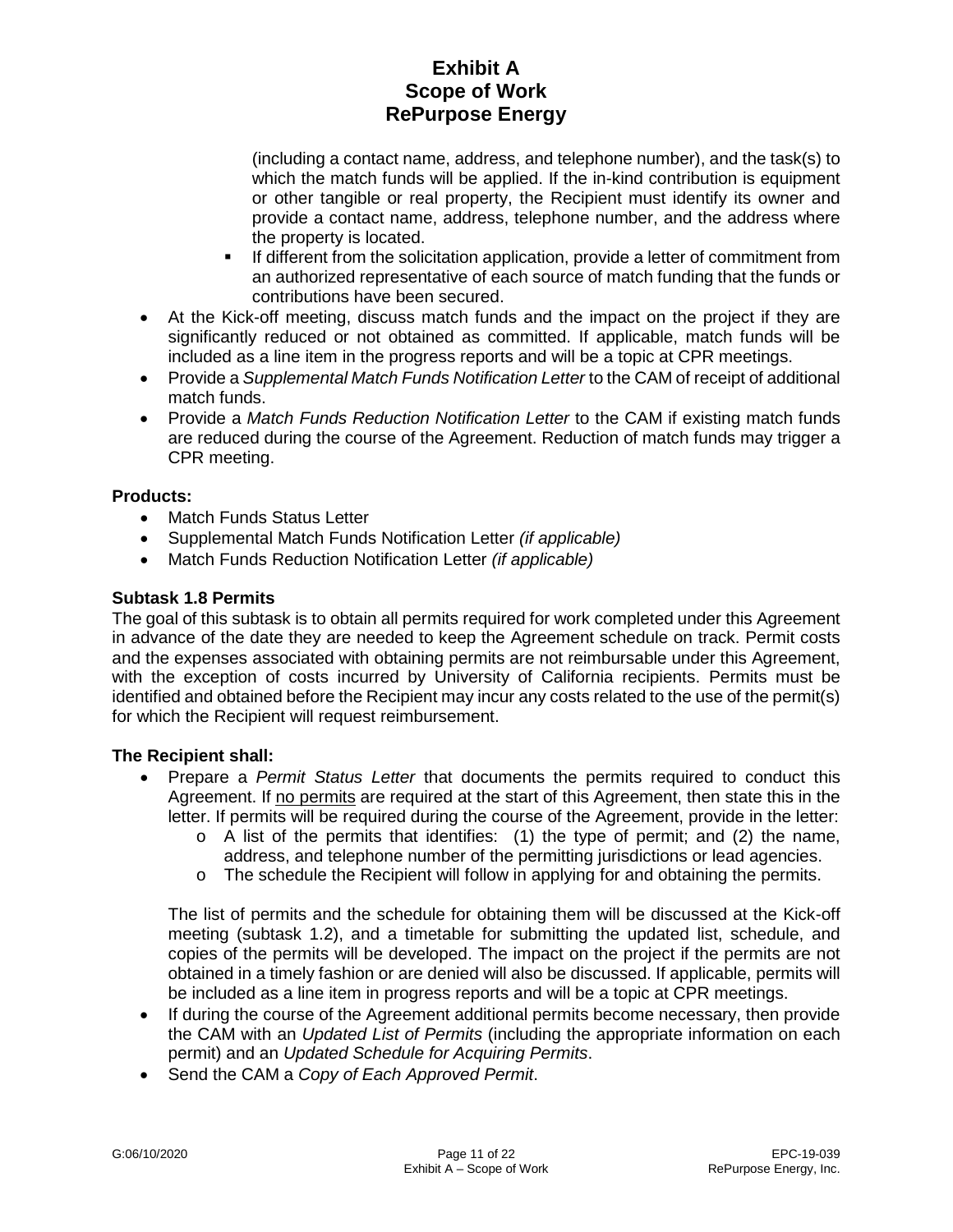• If during the course of the Agreement permits are not obtained on time or are denied, notify the CAM within 5 days. Either of these events may trigger a CPR meeting.

### **Products:**

- Permit Status Letter
- Updated List of Permits *(if applicable)*
- Updated Schedule for Acquiring Permits *(if applicable)*
- Copy of Each Approved Permit *(if applicable)*

### **Subtask 1.9 Subcontracts**

The goals of this subtask are to: (1) procure subcontracts required to carry out the tasks under this Agreement; and (2) ensure that the subcontracts are consistent with the terms and conditions of this Agreement.

### **The Recipient shall:**

- Manage and coordinate subcontractor activities in accordance with the requirements of this Agreement.
- Incorporate this Agreement by reference into each subcontract.
- Include any required Energy Commission flow-down provisions in each subcontract, in addition to a statement that the terms of this Agreement will prevail if they conflict with the subcontract terms.
- If required by the CAM, submit a draft of each *Subcontract* required to conduct the work under this Agreement.
- Submit a final copy of the executed subcontract.
- Notify and receive written approval from the CAM prior to adding any new subcontractors (see the discussion of subcontractor additions in the terms and conditions).

#### **Products:**

• Subcontracts *(draft if required by the CAM)*

## *TECHNICAL ADVISORY COMMITTEE*

#### **Subtask 1.10 Technical Advisory Committee (TAC)**

The goal of this subtask is to create an advisory committee for this Agreement. The TAC should be composed of diverse professionals. The composition will vary depending on interest, availability, and need. TAC members will serve at the CAM's discretion. The purpose of the TAC is to:

- Provide guidance in project direction. The guidance may include scope and methodologies, timing, and coordination with other projects. The guidance may be based on:
	- o Technical area expertise;
	- o Knowledge of market applications; or
	- o Linkages between the agreement work and other past, present, or future projects (both public and private sectors) that TAC members are aware of in a particular area.
- Review products and provide recommendations for needed product adjustments, refinements, or enhancements.
- Evaluate the tangible benefits of the project to the state of California, and provide recommendations as needed to enhance the benefits.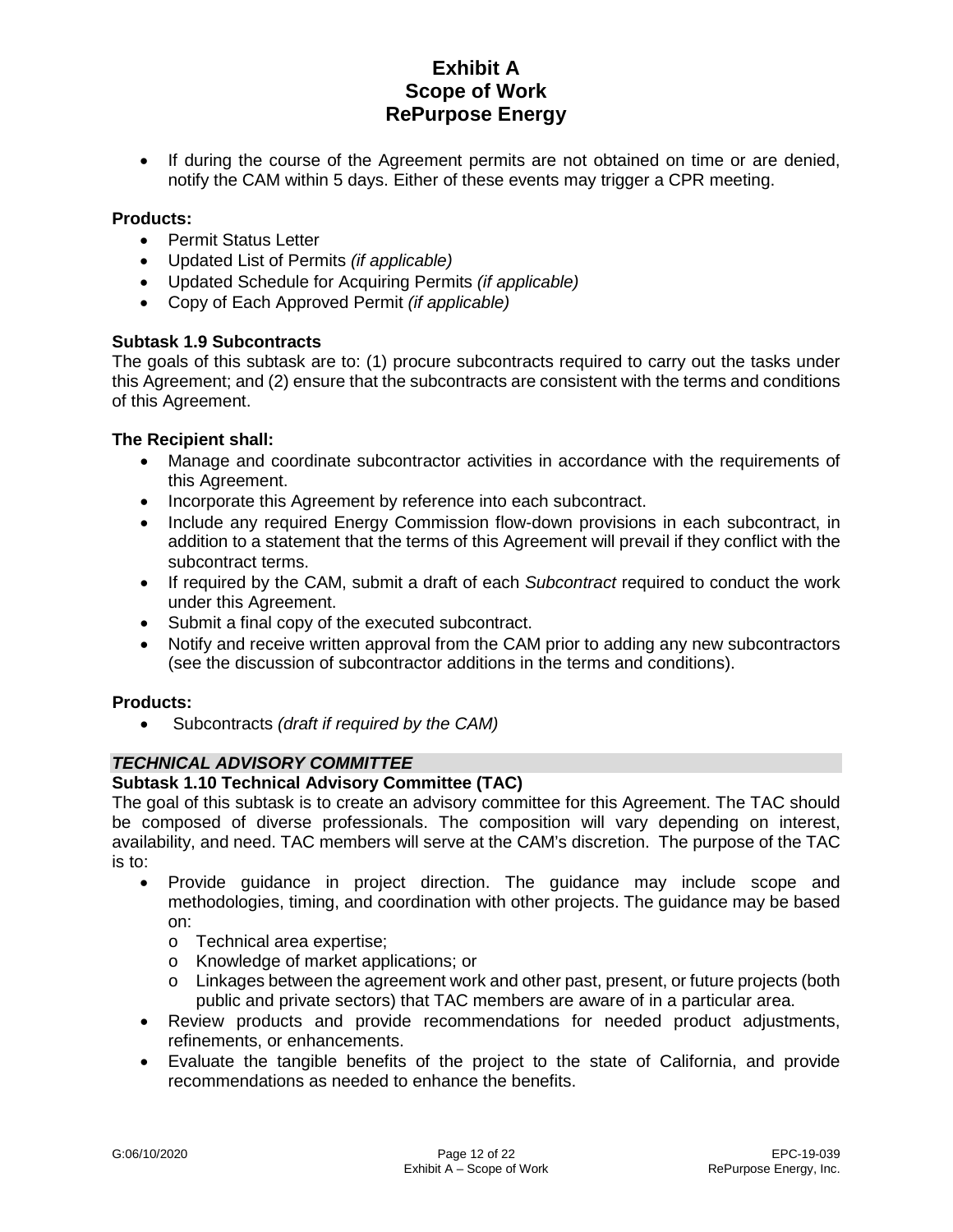• Provide recommendations regarding information dissemination, market pathways, or commercialization strategies relevant to the project products.

The TAC may be composed of qualified professionals spanning the following types of disciplines:

- Researchers knowledgeable about the project subject matter;
- Members of trades that will apply the results of the project (e.g., designers, engineers, architects, contractors, and trade representatives);
- Public interest market transformation implementers;
- Product developers relevant to the project;
- U.S. Department of Energy research managers, or experts from other federal or state agencies relevant to the project;
- Public interest environmental groups;
- Utility representatives;
- Air district staff; and
- Members of relevant technical society committees.

## **The Recipient shall:**

- Prepare a *List of Potential TAC Members* that includes the names, companies, physical and electronic addresses, and phone numbers of potential members. The list will be discussed at the Kick-off meeting, and a schedule for recruiting members and holding the first TAC meeting will be developed.
- Recruit TAC members. Ensure that each individual understands member obligations and the TAC meeting schedule developed in subtask 1.11.
- Prepare a *List of TAC Members* once all TAC members have committed to serving on the TAC.
- Submit *Documentation of TAC Member Commitment* (such as Letters of Acceptance) from each TAC member.

## **Products:**

- List of Potential TAC Members
- List of TAC Members
- Documentation of TAC Member Commitment

## **Subtask 1.11 TAC Meetings**

The goal of this subtask is for the TAC to provide strategic guidance for the project by participating in regular meetings, which may be held via teleconference.

## **The Recipient shall:**

- Discuss the TAC meeting schedule with the CAM at the Kick-off meeting. Determine the number and location of meetings (in-person and via teleconference) in consultation with the CAM.
- Prepare a *TAC Meeting Schedule* that will be presented to the TAC members during recruiting. Revise the schedule after the first TAC meeting to incorporate meeting comments.
- Prepare a *TAC Meeting Agenda* and *TAC Meeting Back-up Materials* for each TAC meeting.
- Organize and lead TAC meetings in accordance with the TAC Meeting Schedule. Changes to the schedule must be pre-approved in writing by the CAM.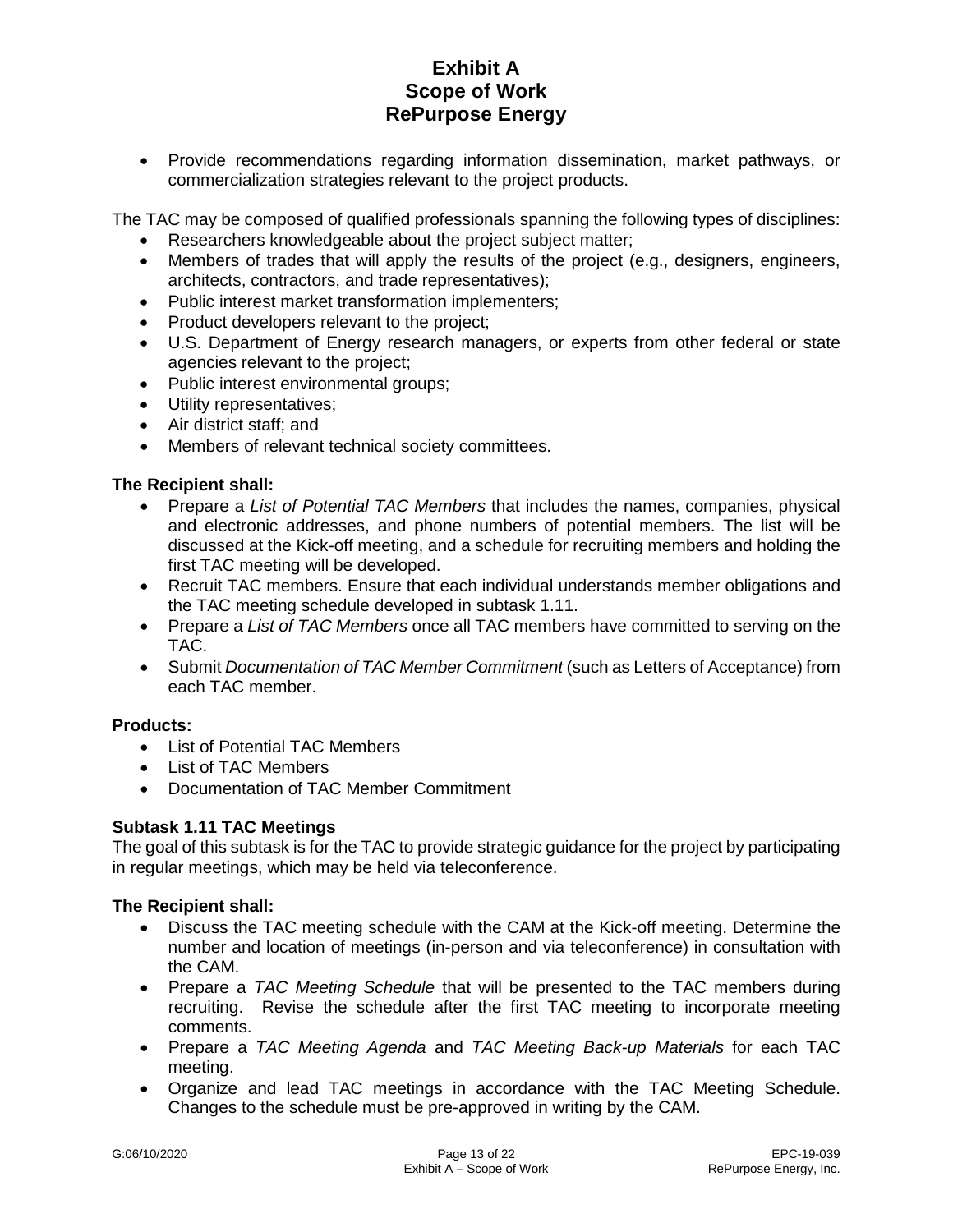• Prepare *TAC Meeting Summaries* that include any recommended resolutions of major TAC issues.

## **The TAC shall:**

- Help set the project team's goals and contribute to the development and evaluation of its statement of proposed objectives as the project evolves.
- Provide a credible and objective sounding board on the wide range of technical and financial barriers and opportunities.
- Help identify key areas where the project has a competitive advantage, value proposition, or strength upon which to build.
- Advocate, to the extent the TAC members feel is appropriate, on behalf of the project in its effort to build partnerships, governmental support and relationships with a national spectrum of influential leaders.
- Ask probing questions that insure a long-term perspective on decision-making and progress toward the project's strategic goals.

## **Products:**

- TAC Meeting Schedule (draft and final)
- TAC Meeting Agendas (draft and final)
- TAC Meeting Back-up Materials
- TAC Meeting Summaries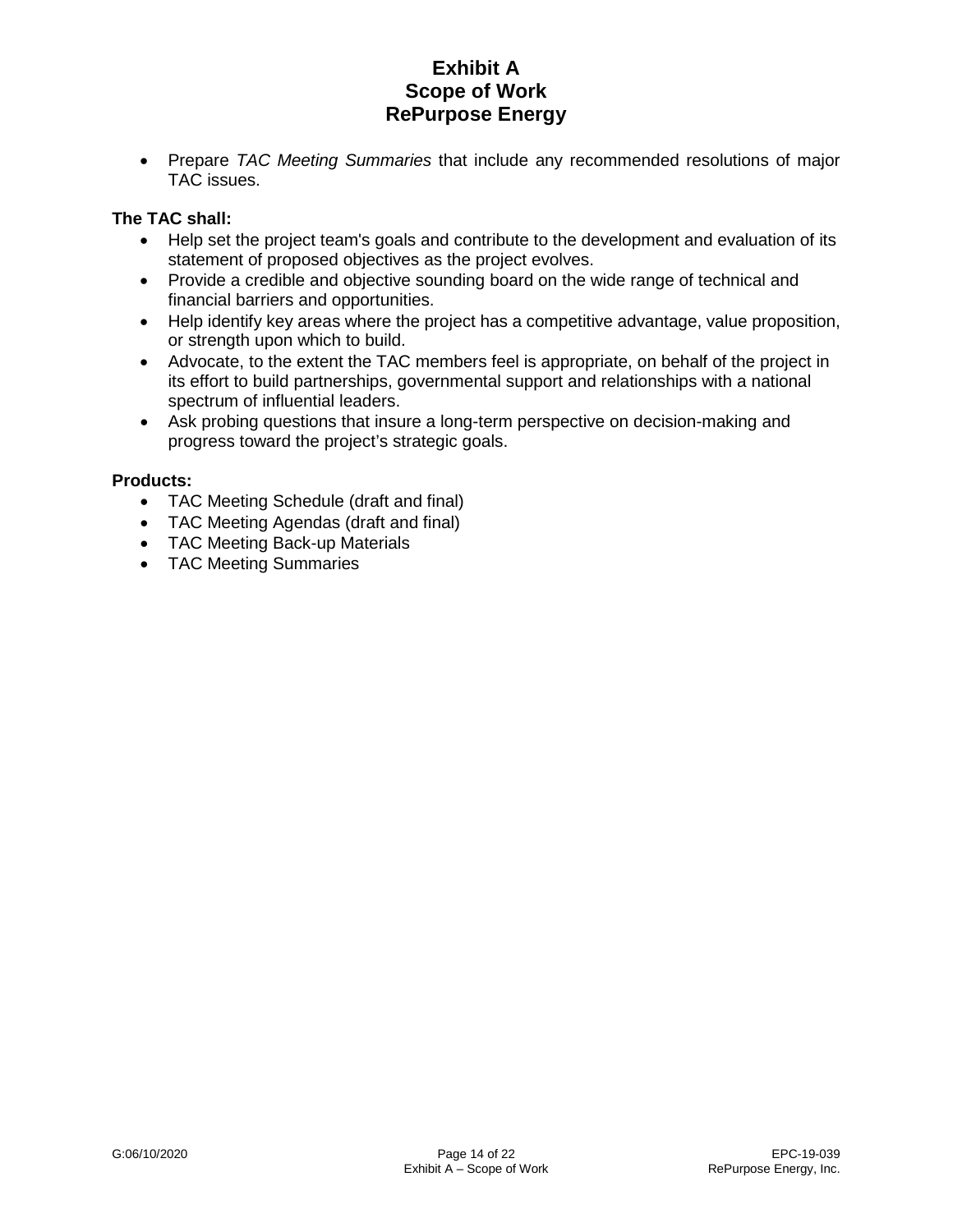## **III. TECHNICAL TASKS**

*Products that require a draft version are indicated by marking "(draft and final)" after the product name in the "Products" section of the task/subtask. If "(draft and final)" does not appear after the product name, only a final version of the product is required. Subtask 1.1 (Products) describes the procedure for submitting products to the CAM.* 

### **TASK 2: LABORATORY BATTERY TESTING**

The goal of this task is to characterize the performance and degradation rate of second life EV battery cells.

#### **The Recipient shall:**

- Develop a *Laboratory Battery Testing Plan* that includes:
	- o The number of cells received
	- o Variables that will be tested
	- o Description of the instrumentation that will be used
	- o Methods for analyzing data generated
	- o Description of underlying assumptions
	- o Expected outcomes
- Receive cells from Nissan
- Apply rapid test cycles to all cells.
- Measure "true" SoH of all cells.
- Determine the 'grid beneficial' load profile from EMS and condense the profile for testing
- Determine battery life enhancing EMS load profile and condense the profile for testing
- Determine what acceptable acceleration factors are for selected cell chemistry to avoid changing the aging mechanism.
- Perform accelerated aging with the grid beneficial cycle, stopping to perform SoH checks every 50-100 cycles (depending on how accelerated it is).
- Choose (at least) 3 representative cells to perform non-accelerated aging on for comparison
- Choose a representative sample of cells to be tested with a modified load profile reflecting the BMS/EMS operating adjusted to maximize lifetime.
- Perform accelerated aging on these cells as well,
- Choose (at least) 3 cell to do non-accelerated testing.
- Receive the cell
- Test for initial battery health
- Simulate grid characteristics
- Establish a baseline of degradation rates
- Use critical load analysis
- Submit a *Laboratory Battery Testing Report* describing the outcomes of the testing as described in the *Laboratory Battery Testing Plan*.

#### **Products:**

- Laboratory Battery Testing Plan
- Laboratory Battery Testing Report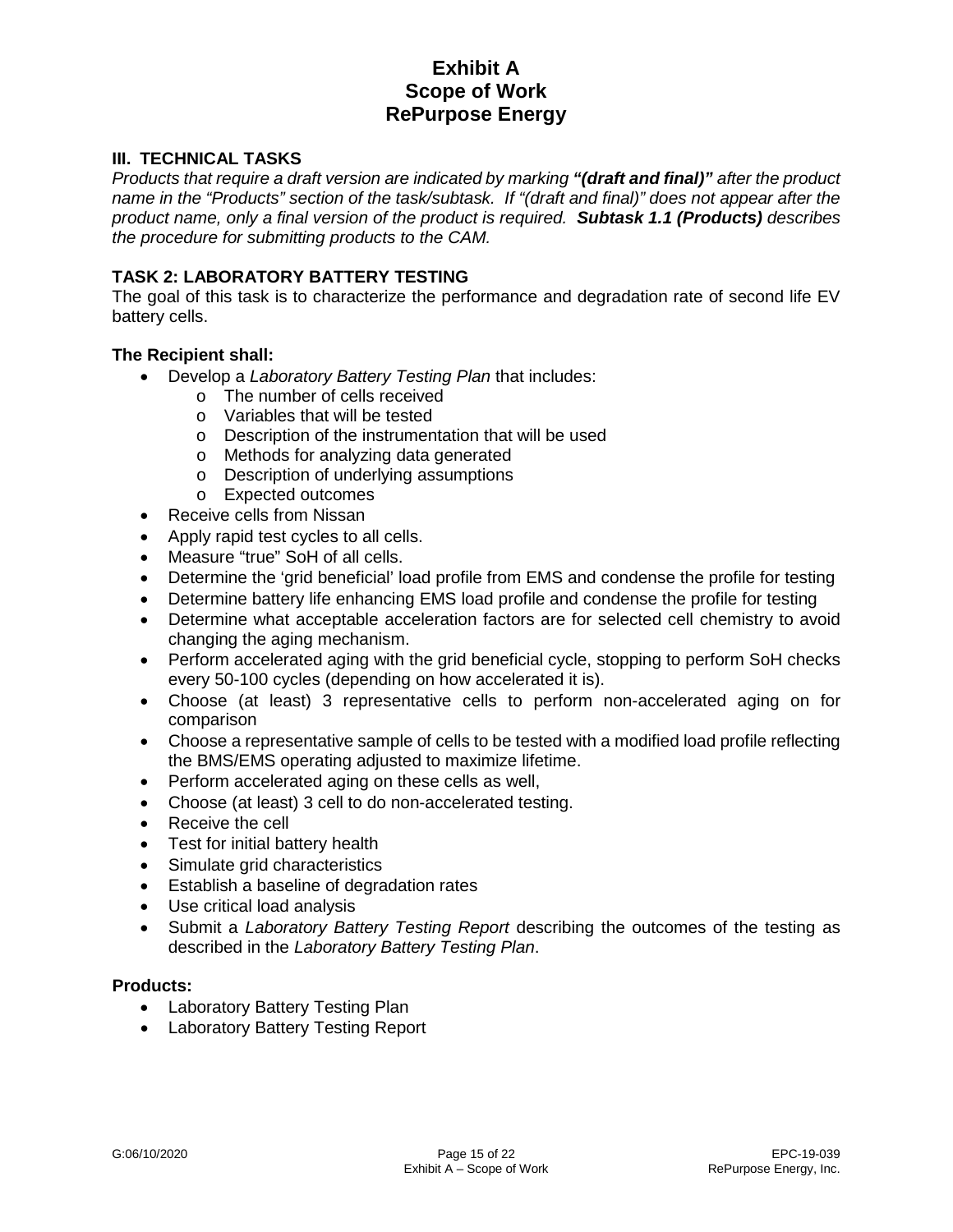### **TASK 3: DESIGN AND PILOT TEST OF BATTERY & BEHIND THE METER PV SYSTEM**

The goal of this task is to design, and pilot test a reliable second-life EV battery system, paired with behind-the-meter solar PV, to demonstrate a technical enhancement for maximizing the battery's useful life while providing resiliency benefits for a small/medium-sized commercial building.

#### **Subtask 3.1: Pilot Site System Design**

The goal of this subtask is to conduct all engineering and design activities necessary to finalize the pilot site system design.

#### **The Recipient shall:**

- Identify critical loads and quantify total power required to maintain them during a power outage, determine necessary circuit upgrades, controls, and metering to manage these loads.
- Design the PV and battery system, including site integration with site preparation, electrical equipment, control systems, and structural components.
- Design the required site upgrades, including electrical systems, ground preparation, fencing, and integration with existing load controls.
- Provide a *Project Design Report* that shall include, but not be limited to:
	- o Summary of the steps taken to reach the final design and final layout.
	- $\circ$  Identification of barriers involved and discuss the steps taken to overcome those barriers.
	- $\circ$  Discussion of the final engineer design and equipment layout for each site.

#### **Products:**

• Project Design Report

#### **Subtask 3.2: System Procurement and Site Preparation**

This goal of this subtask is to procure equipment, secure all necessary permits, and perform other site preparation activities needed for the pilot site.

- Procure equipment by:
	- o Discussing equipment, electrical, and installation requirements with qualified vendors.
	- o Finalizing equipment specification.
	- o Issuing bid documents.
	- o Reviewing responses.
	- o Selecting vendors.
	- o Placing equipment orders.
- Secure all permits needed for installation of all equipment, consistent with Task 1.8.
- Prepare proposed locations at the site for installation of the new equipment. Steps include:
	- o Preparing the installation timeline
	- o Identifying drop sites for new equipment.
	- o Accept delivery of new equipment at chosen site(s).
- Provide a *Site Preparation and Equipment Procurement Report* that shall include, but not be limited to:
	- o Summary of the steps to prepare the site(s);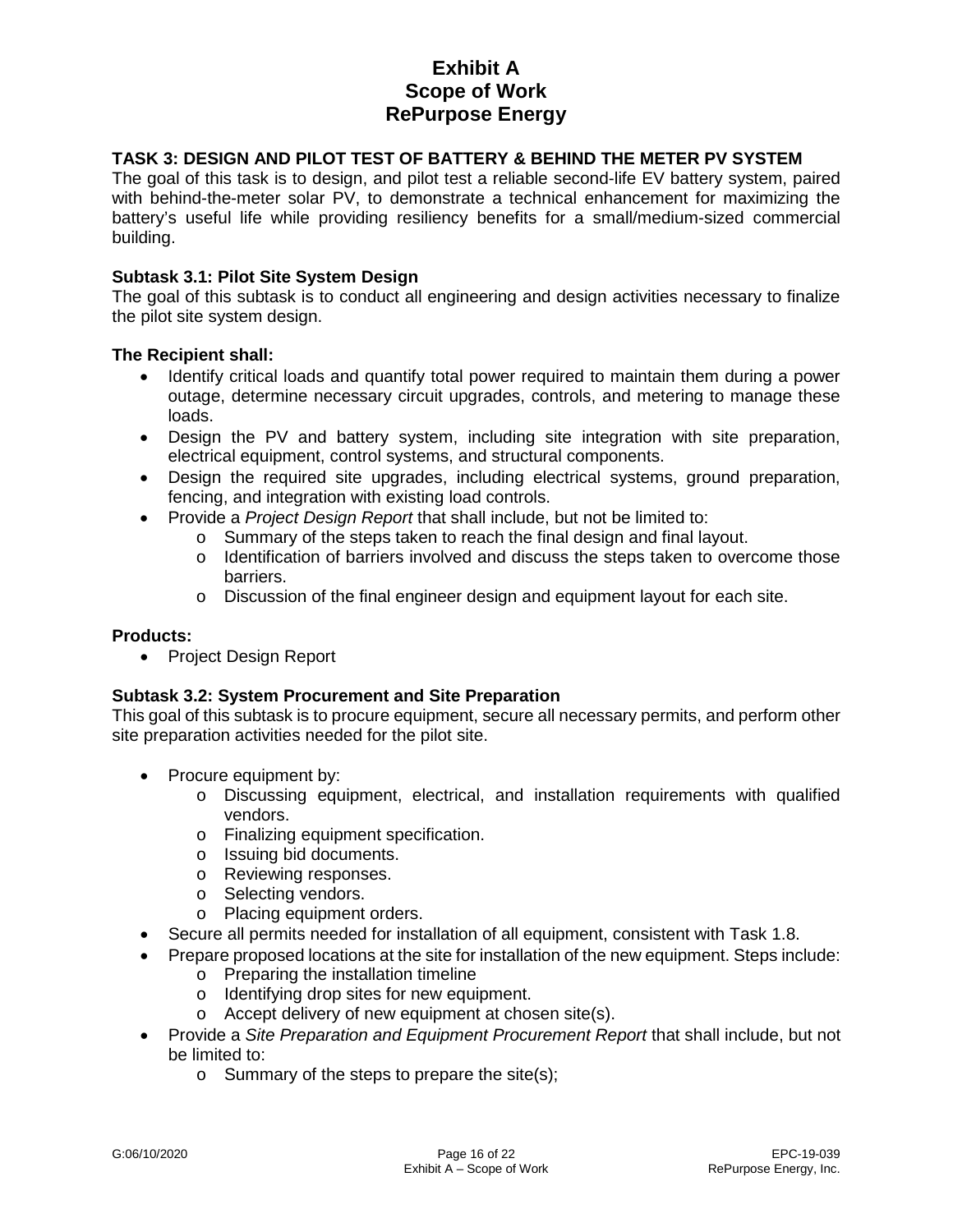- o Copy of the performance specifications for each equipment purchased by the grant.
- o Summary of the bids received and from whom.
- o Copies of all required permits needed for installation at each site.
- o Copies of the final procurement documents and purchase orders; and
- o Status of the planned installation including preliminary schedule for equipment delivery and installation for each site.

### **Products:**

• Site Preparation and Equipment Procurement Report

## **Subtask 3.3: System Installation and Commissioning**

The goal of this subtask is to install and commission the solar PV and second-life battery storage system at the pilot site.

- Execute installation of the project as outlined in the installation timeline and equipment list. Install each piece of equipment or group of equipment as follows:
	- o Prepare drop sites as required
	- o Shut down plant processes as required
	- o Install new equipment
	- o Install Measurement and Verification (M&V) meters and equipment
	- o Conduct pre-startup safety review
	- o Perform cold commissioning, which will include:
		- Completion and system check out
		- Confirmation of operational readiness
	- o Perform hot commissioning, which will include:
		- Performance testing of new systems
		- Performance testing of integration with existing energy management and control systems
		- Performance test run of new system
		- Optimize system performance in response to testing in order to meet stated performance specification
- Provide an *Equipment Installation Report* that shall include, but not be limited to:
	- $\circ$  Summary of the equipment installation requirements for each demonstration site;
		- $\circ$  Identification of barriers involved during installation and discuss the steps taken to overcome those barriers;
	- $\circ$  Discuss results of equipment start-up and commissioning at each site with respect to whether the equipment as installed meets the stated performance specifications.
- Submit CRP Report #1 and participate in a CRPR meeting per subtask 1.3.

#### **Products:**

- Equipment Installation Report
- CPR Report #1

## **TASK 4: MEASUREMENT & VERIFICATION**

The goal of this task is to assess the benefits of the Task 3 Pilot Test of Battery & Behind the Meter PV System.

### **The Recipient shall:**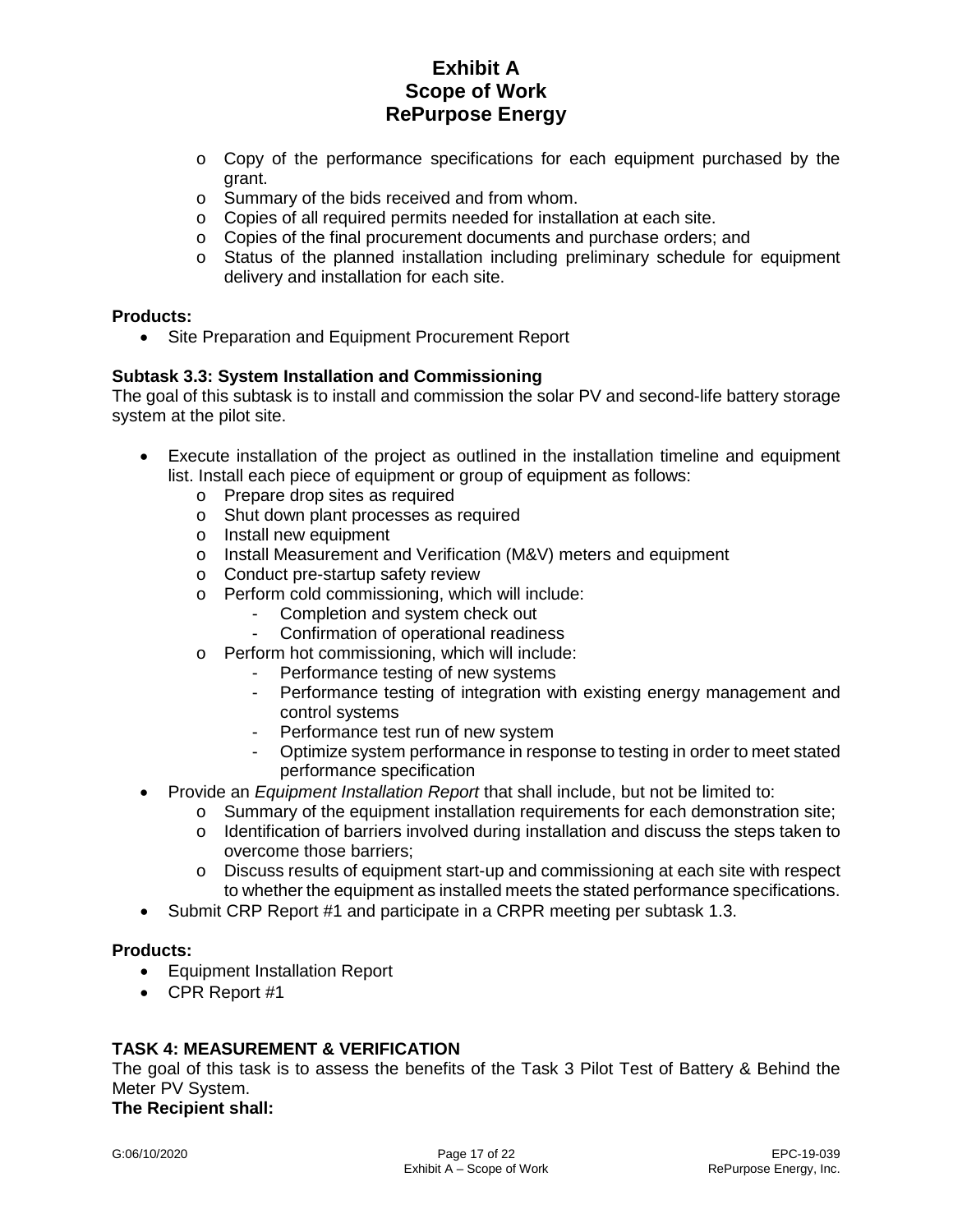- Submit the *Measurement & Verification Plan* that outlines how the following performance indicators and metrics will be quantified and reported, at a minimum:
	- o Benefits to electricity ratepayers.
	- o Current state of technology.
	- o Anticipated advancements and breakthroughs.
	- o Reliability, resiliency and sustainability improvements provided by the energy storage system.
	- o Net impacts on the end customer or larger grid's load provided by the energy storage system.
	- $\circ$  GHG reductions provided by the energy storage system, compared to using the utility grid for the electricity, also GHG reductions as provided by the operation of the proposed energy storage system" for GHG intensity factors.
	- o The projected dollar value of energy savings as provided by the energy storage system on a monthly-hourly-average basis.
	- o The dollar value of any co-benefits that may accrue to the project on an annual or more granular basis.
	- $\circ$  Cost savings or increases compared to business as usual (defined by previous year's electricity bills), provided by the energy storage system and over the grant period. This includes technology and installation costs, operations and maintenance, and energy use.
	- o Projected benefit metrics for the energy storage system as being applied in the proposed application or use case that identifies the different value streams provided, how they will be measured, the expected value and any actual data to be collected and reported.
	- o Analysis of expected versus actual performance based on performance data (with five-minute or shorter time intervals) for the energy storage system and any other pre-commercial components that are being tested.
	- o Measurement and modeling methodology of degradation data for the second life EV battery.
	- o Verification that the second life EV battery can operate reliably under a control strategy that maximizes self-utilization of solar PV generation and supports grid needs (e.g., responding to utility time-of-use rates and demand response signals, reducing demand charges).
	- $\circ$  Compare cost and performance data to an equivalent new off-the-shelf stationary battery.
	- o Assess the second-life battery's potential market price compared to the cost of equivalent new stationary battery, with the goal of being as cost-competitive as possible.
	- o Identify potential opportunities for further reducing repurposing costs through future research.
	- o Calculate the minimum Value of Lost Load (VoLL) needed to cover the difference between the cost and benefit of the DER system over its lifetime, assuming an annual outage duration of 24 hours per year (or an annual outage event equal to the maximum duration able to be supported by the DER system). Compare this break-even VoLL with the actual VoLL of the business.
	- o Instrumentation used to collect data.
- Implement the *Measurement & Verification Plan* and submit a *Measurement & Verification Report* detailing the findings.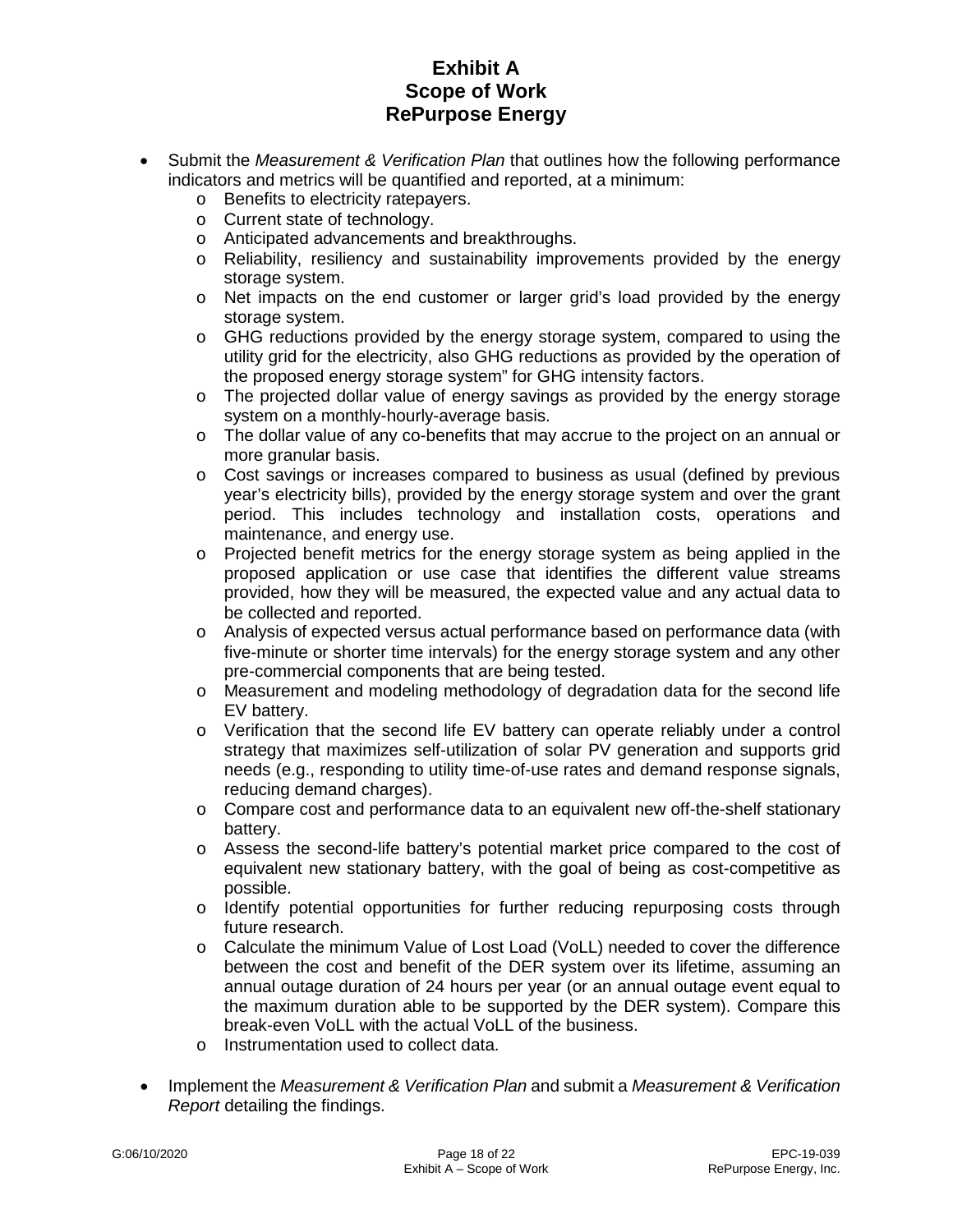• Submit CRP Report #2 and participate in a CRPR meeting per subtask 1.3.

### **Products:**

- Measurement & Verification Plan
- Measurement & Verification Report
- CPR Report #2

## **TASK 5: EVALUATION OF PROJECT BENEFITS**

The goal of this task is to report the benefits resulting from this project.

### **The Recipient shall:**

- Complete three Project Benefits Questionnaires that correspond to three main intervals in the Agreement: (1) *Kick-off Meeting Benefits Questionnaire*; (2) *Mid-term Benefits Questionnaire*; and (3) *Final Meeting Benefits Questionnaire*.
- Provide all key assumptions used to estimate projected benefits, including targeted market sector (e.g., population and geographic location), projected market penetration, baseline and projected energy use and cost, operating conditions, and emission reduction calculations. Examples of information that may be requested in the questionnaires include:
	- o For Product Development Projects and Project Demonstrations:
		- Published documents, including date, title, and periodical name.
		- Estimated or actual energy and cost savings, and estimated statewide energy savings once market potential has been realized. Identify all assumptions used in the estimates.
		- **Greenhouse gas and criteria emissions reductions.**
		- Other non-energy benefits such as reliability, public safety, lower operational cost, environmental improvement, indoor environmental quality, and societal benefits.
		- Data on potential job creation, market potential, economic development, and increased state revenue as a result of the project.
		- A discussion of project product downloads from websites, and publications in technical journals.
		- A comparison of project expectations and performance. Discuss whether the goals and objectives of the Agreement have been met and what improvements are needed, if any.
		- Additional Information for Product Development Projects:
			- Outcome of product development efforts, such copyrights and license agreements.
			- Units sold or projected to be sold in California and outside of California.
			- Total annual sales or projected annual sales (in dollars) of products developed under the Agreement.
			- Investment dollars/follow-on private funding as a result of Energy Commission funding.
			- Patent numbers and applications, along with dates and brief descriptions.
		- Additional Information for Product Demonstrations:
			- Outcome of demonstrations and status of technology.
			- Number of similar installations.
			- Jobs created/retained as a result of the Agreement.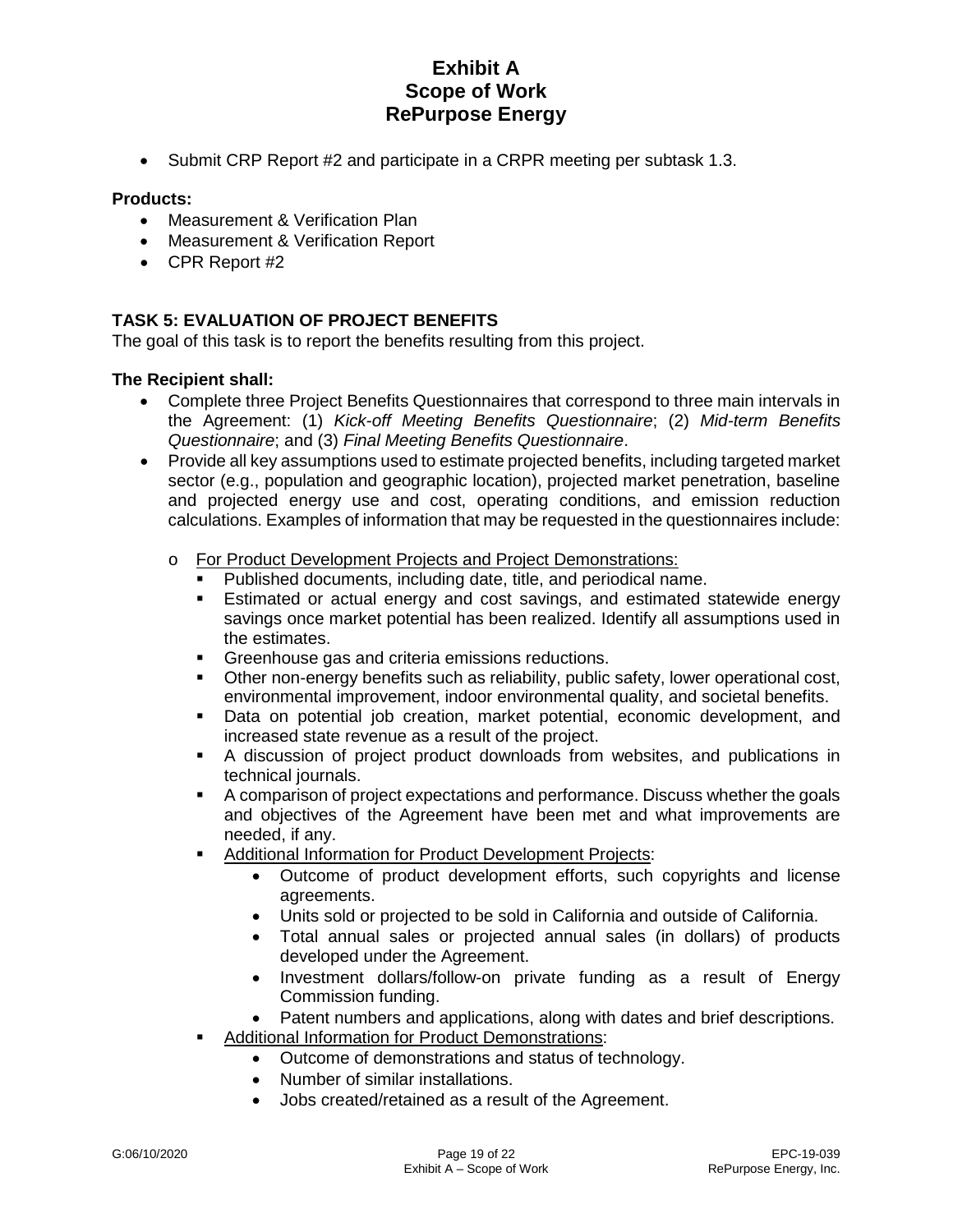- o For Information/Tools and Other Research Studies:
	- Outcome of project.
	- Published documents, including date, title, and periodical name.
	- A discussion of policy development. State if the project has been cited in government policy publications or technical journals, or has been used to inform regulatory bodies.
	- The number of website downloads.
	- An estimate of how the project information has affected energy use and cost, or have resulted in other non-energy benefits.
	- An estimate of energy and non-energy benefits.
	- Data on potential job creation, market potential, economic development, and increased state revenue as a result of project.
	- A discussion of project product downloads from websites, and publications in technical journals.
	- A comparison of project expectations and performance. Discuss whether the goals and objectives of the Agreement have been met and what improvements are needed, if any.
- Respond to CAM questions regarding responses to the questionnaires.

The Energy Commission may send the Recipient similar questionnaires after the Agreement term ends. Responses to these questionnaires will be voluntary.

#### **Products:**

- Kick-off Meeting Benefits Questionnaire
- Mid-term Benefits Questionnaire
- Final Meeting Benefits Questionnaire

## **TASK 6: TECHNOLOGY/KNOWLEDGE TRANSFER ACTIVITIES**

The goal of this task is to develop a plan to make the knowledge gained, experimental results, and lessons learned available to the public and key decision makers.

### **The Recipient shall:**

- Prepare an *Initial Fact Sheet* at start of the project that describes the project. Use the format provided by the CAM.
- Prepare a *Final Project Fact Sheet* at the project's conclusion that discusses results. Use the format provided by the CAM.
- Prepare a *Technology/Knowledge Transfer Plan* that includes:
	- $\circ$  An explanation of how the knowledge gained from the project will be made available to the public, including the targeted market sector and potential outreach to end users, utilities, regulatory agencies, and others.
	- o A description of the intended use(s) for and users of the project results.
	- o Published documents, including date, title, and periodical name.
	- o Copies of documents, fact sheets, journal articles, press releases, and other documents prepared for public dissemination. These documents must include the Legal Notice required in the terms and conditions. Indicate where and when the documents were disseminated.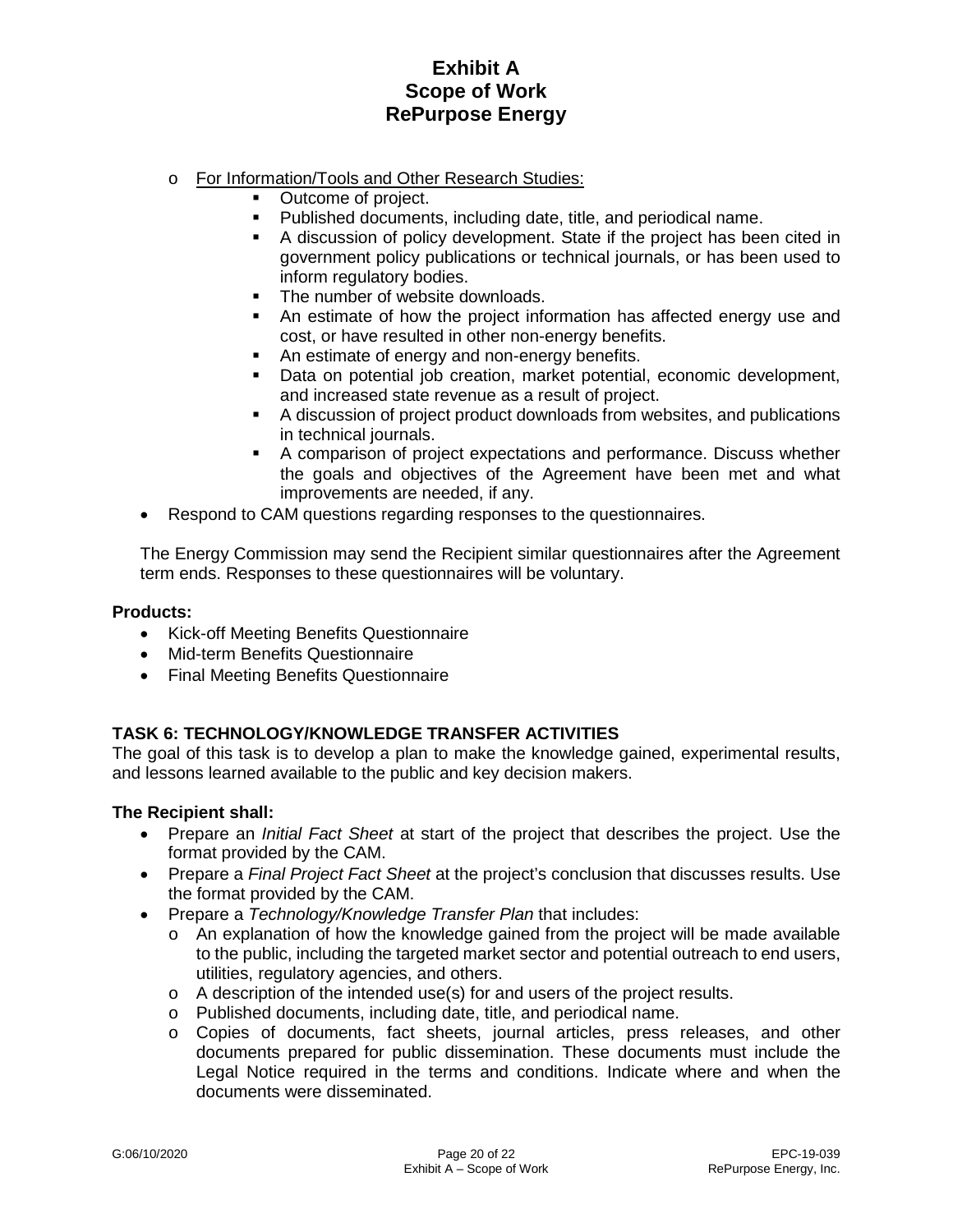- o A discussion of policy development. State if project has been or will be cited in government policy publications, or used to inform regulatory bodies.
- o The number of website downloads or public requests for project results.
- o Additional areas as determined by the CAM.
- Conduct technology transfer activities in accordance with the Technology/Knowledge Transfer Plan. These activities will be reported in the Progress Reports.
- When directed by the CAM, develop *Presentation Materials* for an Energy Commissionsponsored conference/workshop(s) on the project.
- When directed by the CAM, participate in annual EPIC symposium(s) sponsored by the California Energy Commission.
- Provide at least (6) six *High Quality Digital Photographs* (minimum resolution of 1300x500 pixels in landscape ratio) of pre and post technology installation at the project sites or related project photographs.
- Prepare a *Technology/Knowledge Transfer Report* on technology transfer activities conducted during the project.

## **Products:**

- Initial Fact Sheet (draft and final)
- Final Project Fact Sheet (draft and final)
- Presentation Materials (draft and final)
- High Quality Digital Photographs
- Technology/Knowledge Transfer Plan (draft and final)
- Technology/Knowledge Transfer Report (draft and final)

## **TASK 7: Production Readiness Plan**

The goal of this task is to determine the steps that will lead to the manufacturing of technologies developed in this project or to the commercialization of the project's results.

## **The Recipient shall:**

- Prepare a *Production Readiness Plan*. The degree of detail in the plan should be proportional to the complexity of producing or commercializing the proposed product, and to its state of development. As appropriate, the plan will discuss the following:
	- o Critical production processes, equipment, facilities, personnel resources, and support systems needed to produce a commercially viable product.
	- o Internal manufacturing facilities, supplier technologies, capacity constraints imposed by the design under consideration, design-critical elements, and the use of hazardous or non-recyclable materials. The product manufacturing effort may include "proof of production processes."
	- o The estimated cost of production.<br>
	o The expected investment threshol
	- The expected investment threshold needed to launch the commercial product.
	- o An implementation plan to ramp up to full production.
	- o The outcome of product development efforts, such as copyrights and license agreements.
	- o Patent numbers and applications, along with dates and brief descriptions.
	- o Other areas as determined by the CAM.

#### **Products:**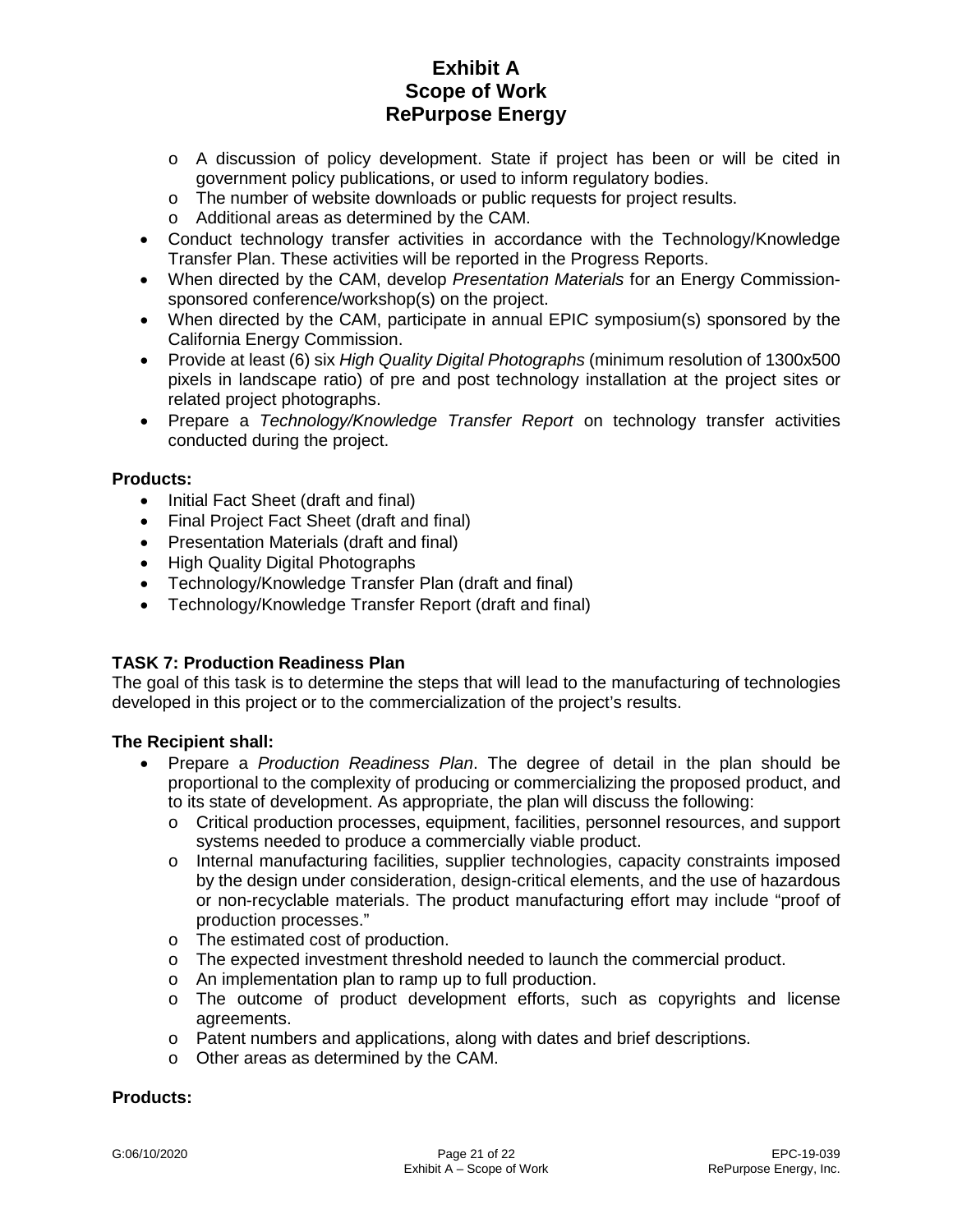• Production Readiness Plan (draft and final)

## **IV. PROJECT SCHEDULE**

Please see the attached Excel spreadsheet.